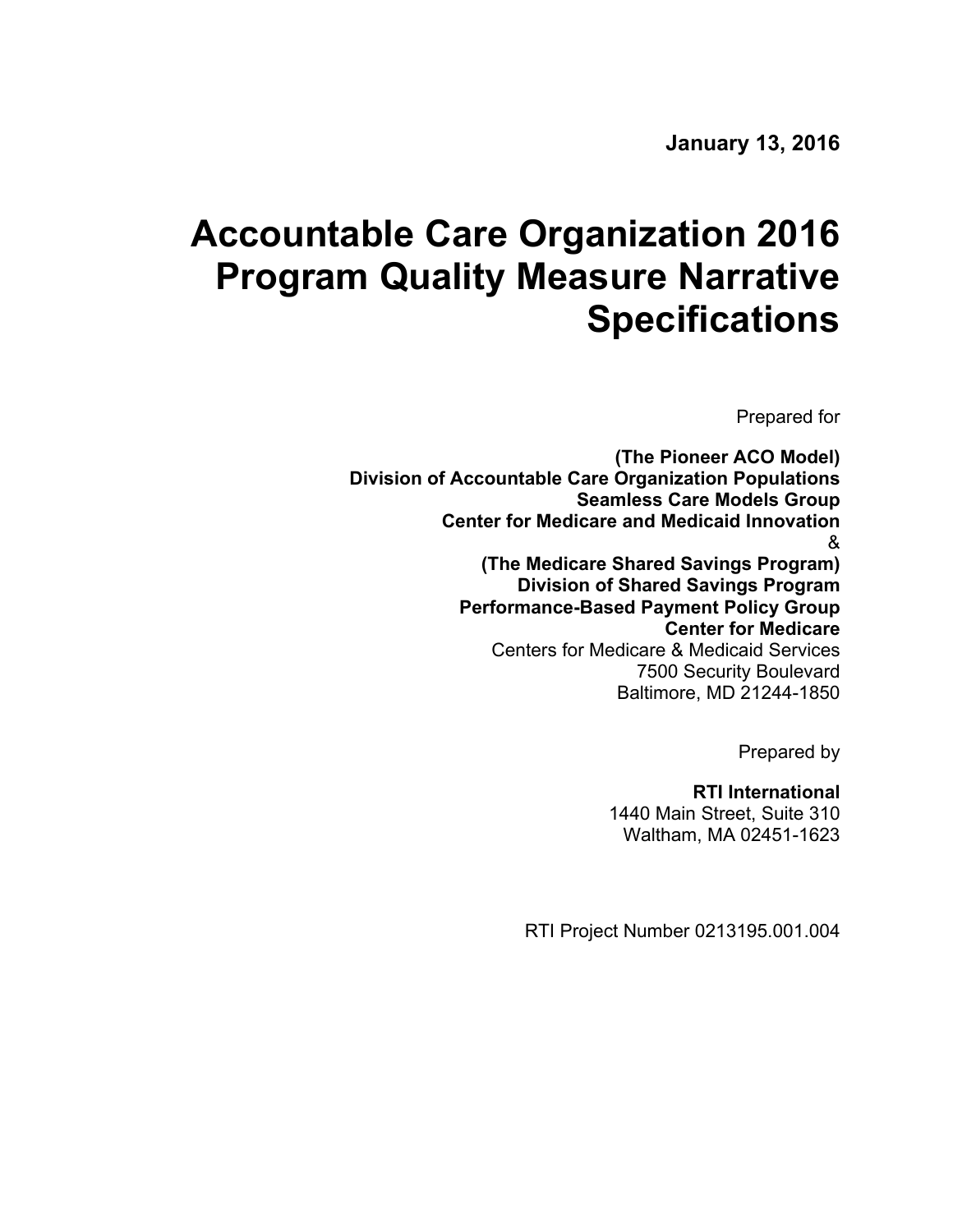*[This page intentionally left blank.]*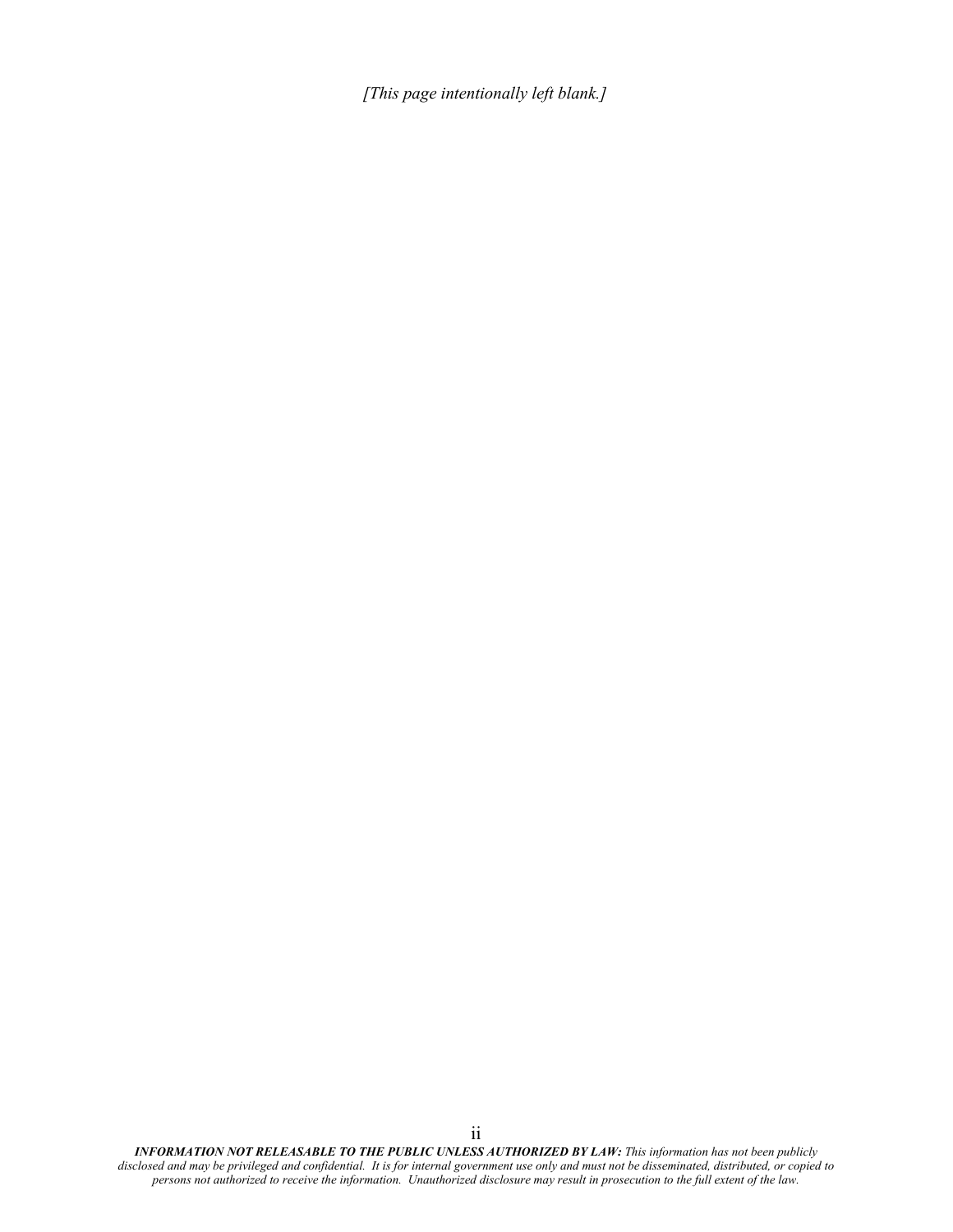# **Contents**

| 1.1 |       |                                                                     |  |
|-----|-------|---------------------------------------------------------------------|--|
|     | 1.1.1 | Patient Experience of Care Measures/Consumer Assessment of          |  |
|     | 1.1.2 |                                                                     |  |
|     | 1.1.3 |                                                                     |  |
|     |       |                                                                     |  |
| 2.1 |       |                                                                     |  |
|     |       |                                                                     |  |
| 2.2 |       |                                                                     |  |
|     | 2.2.1 |                                                                     |  |
|     | 2.2.2 | ACO-35: Skilled Nursing Facility 30-Day All-Cause Readmission       |  |
|     | 2.2.3 | ACO-9: Ambulatory Sensitive Conditions Admissions: COPD or          |  |
|     | 2.2.4 | ACO-10: Ambulatory Sensitive Conditions Admissions: Heart Failure   |  |
|     | 2.2.5 | ACO-36: All-Cause Unplanned Admissions for Patients with Diabetes17 |  |
|     | 2.2.6 | ACO-37: All-Cause Unplanned Admissions for Patients with Heart      |  |
|     | 2.2.7 | ACO-38: All-Cause Unplanned Admissions for Patients with Multiple   |  |
|     | 2.2.8 | ACO-11: Percent of Primary Care Physicians Who Successfully Meet    |  |
|     | 2.2.9 | Care Coordination and Patient Safety-ACO-Reported Measures 27       |  |
| 2.3 |       |                                                                     |  |
|     | 2.3.1 |                                                                     |  |
|     | 2.3.2 |                                                                     |  |
|     | 2.3.3 |                                                                     |  |
|     | 2.3.4 |                                                                     |  |
|     | 2.3.5 |                                                                     |  |
|     | 2.3.6 |                                                                     |  |
| 2.4 |       |                                                                     |  |
|     |       |                                                                     |  |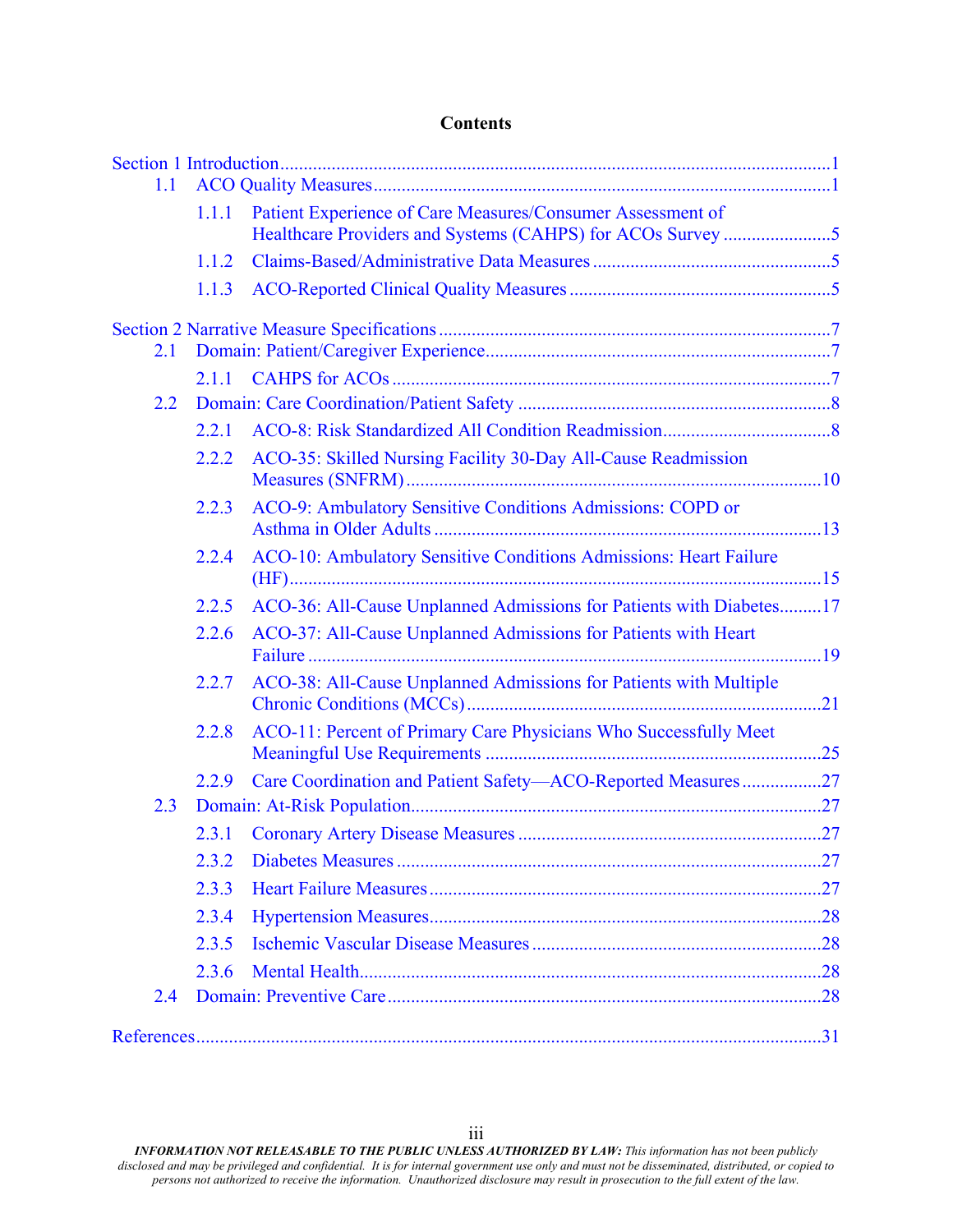# **List of Tables**

| Measures for use in establishing quality performance standards that ACOs must |  |
|-------------------------------------------------------------------------------|--|
|                                                                               |  |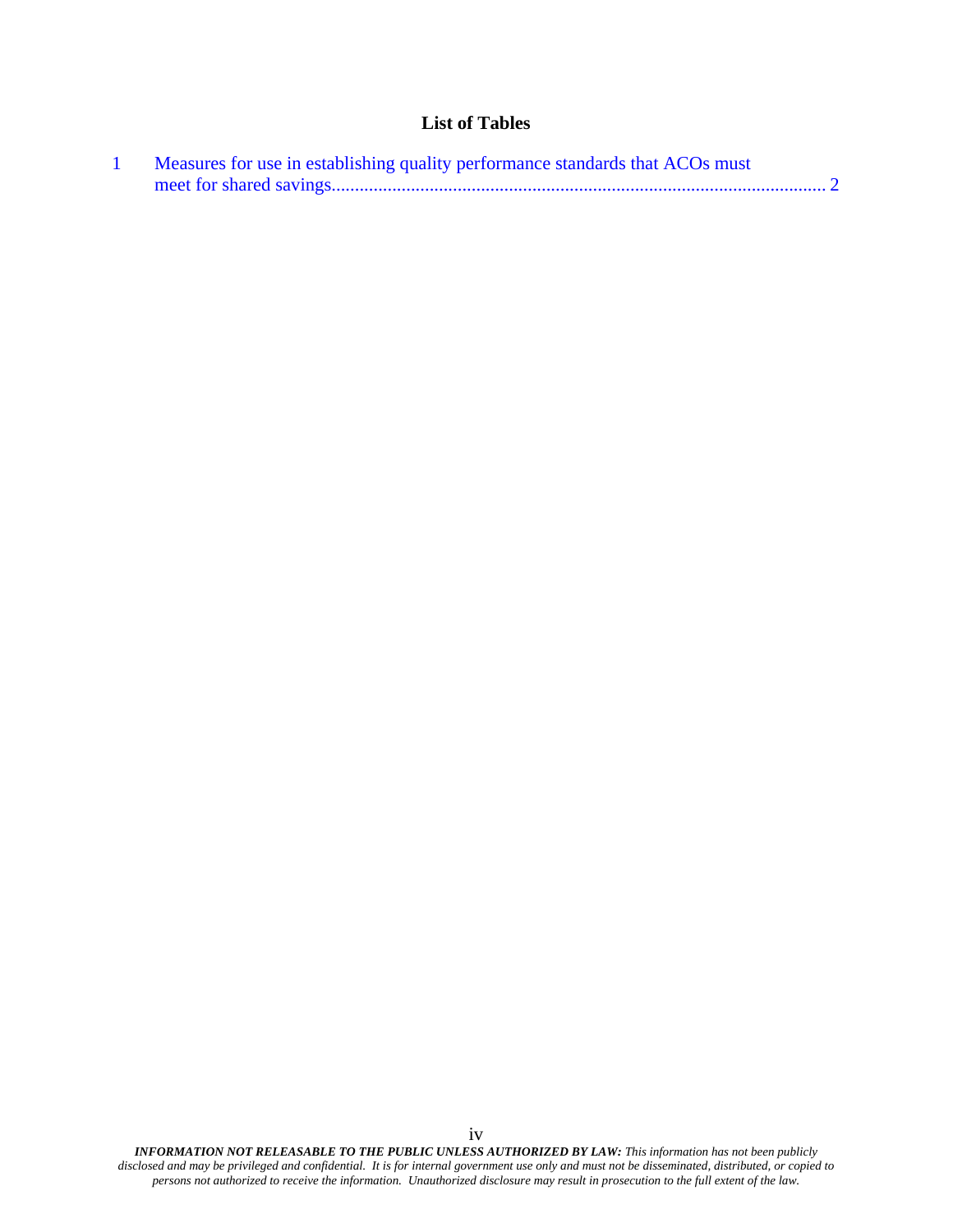#### **SECTION 1 INTRODUCTION**

<span id="page-4-0"></span>On November 2, 2011, the Centers for Medicare & Medicaid Services (CMS) established the Medicare Shared Savings Program (Shared Savings Program), as authorized by the Patient Protection and Affordable Care Act (Affordable Care Act), to help doctors, hospitals, and other health care providers better coordinate care for Medicare patients through Accountable Care Organizations (ACOs). Participation in ACOs creates incentives for health care providers to work together voluntarily to coordinate care and improve quality for their patient population. Since the 2011 Shared Savings Program final rule, updates have been made to the Shared Savings Program quality measures, scoring, and quality performance standard have been made in subsequent Shared Savings Program and Physician Fee Schedule rules.<sup>[1](#page-4-2)</sup>

<span id="page-4-3"></span>ACOs are required to completely and accurately report quality data that are used to calculate and assess their quality performance. In addition, in order to be eligible to share in any savings generated, an ACO must meet the established quality performance standard that corresponds to its performance year. CMS most recently updated the quality measure set in the 2016 Physician Fee Schedule Final Rule by adding a Statin Therapy for the Prevention and Treatment of Cardiovascular Disease measure in the Preventive Health Domain to address National Quality Strategy and CMS Strategy goals and to align with PQRS and the Million Hearts Initiative. This document presents the 34 quality measures used to assess ACO quality performance for the 2016 quality reporting year ACOs participating in the Shared Savings Program.

## <span id="page-4-1"></span>**1.1 ACO Quality Measures**

CMS will measure quality of care using 34 nationally recognized quality measures in four key domains:

- 1. Patient/Caregiver Experience (8 measures)
- 2. Care Coordination/Patient Safety (10 measures)
- 3. Clinical Care for At-Risk Population
	- Diabetes (2 measures scored as 1 composite measure)
	- Hypertension (1 measure)

<span id="page-4-2"></span>[<sup>1</sup>](#page-4-3) Medicare Program; Medicare Shared Savings Program: Accountable Care Organizations; Final Rule, 76 Fed. Reg. 67802 (Nov. 2, 2011). Medicare Program; Revisions to Payment Policies under the Physician Fee Schedule, Clinical Laboratory Fee Schedule & Other Revisions to Part B for CY 2014; Final Rule, 78 Fed. Reg. 74230 (Dec. 10, 2013). Medicare Program; Revisions to Payment Policies under the Physician Fee Schedule, Clinical Laboratory Fee Schedule & Other Revisions to Part B for CY 2015; Final Rule, 79 Fed. Reg. 67907 (Nov. 13, 2014). Medicare Program; Revisions to Payment Policies under the Physician Fee Schedule, Clinical Laboratory Fee Schedule & Other Revisions to Part B for CY 2016; Final Rule, 80 Fed. Reg. 71263 (Nov. 16, 2015).

*INFORMATION NOT RELEASABLE TO THE PUBLIC UNLESS AUTHORIZED BY LAW: This information has not been publicly disclosed and may be privileged and confidential. It is for internal government use only and must not be disseminated, distributed, or copied to persons not authorized to receive the information. Unauthorized disclosure may result in prosecution to the full extent of the law.*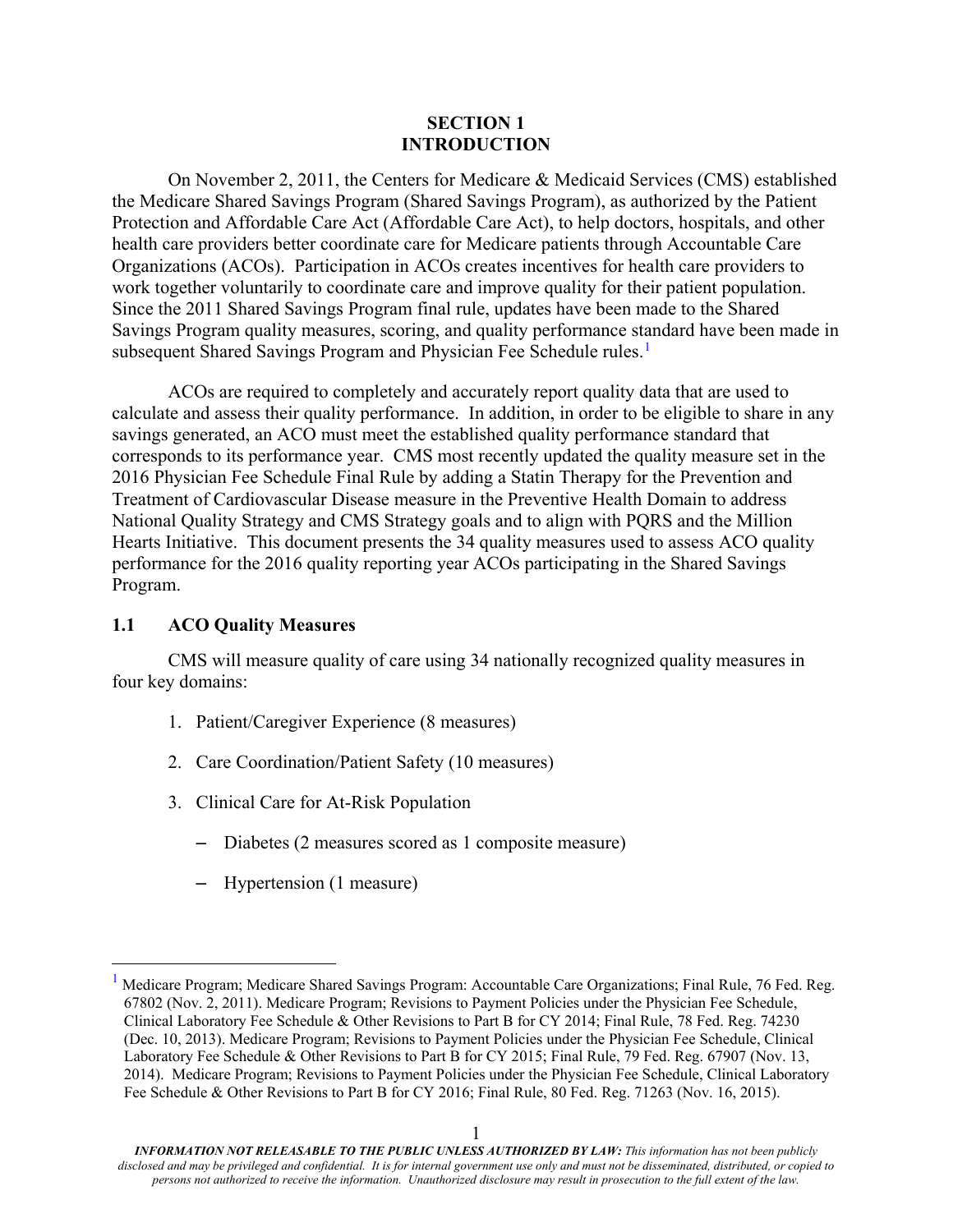- Ischemic Vascular Disease (1 measure)
- Heart Failure (1 measure)
- Coronary Artery Disease (1 measure)
- $-$  Depression<sup>[2](#page-5-1)</sup> (1 measure)
- 4. Preventive Health (9 measures)

<span id="page-5-2"></span>The 34 quality measures will be reported through a combination of CMS claims and administrative (EHR Incentive Program) data (8 measures), a CMS-provided web portal (i.e., the Group Practice Reporting Option [GPRO] Web Interface) designed for capturing ACO-reported clinical quality measure data (18 measures), and a patient experience of care survey (8 measures).

Measures are provided at-a-glance in Table 1. For each measure, the table arranges measures by domain and provides (1) the ACO measure number and GPRO Web Interface measure number (if applicable), (2) the title of the measure, (3) the measure's National Quality Forum (NQF) number (if available), (4) the measure steward, and (5) the method of data submission. Note that the two diabetes measures within the At Risk Population domain are scored as one "all-or-nothing" composite performance rate.

## <span id="page-5-0"></span>**Table 1 Measures for use in establishing quality performance standards that ACOs must meet for shared savings**

| ACO#                                        | Measure title                                                | NQF# | <b>Measure</b><br>steward | Method of data<br>submission |
|---------------------------------------------|--------------------------------------------------------------|------|---------------------------|------------------------------|
| Domain: patient/<br>caregiver<br>experience |                                                              |      |                           |                              |
| $ACO-1$                                     | CAHPS: Getting Timely care, Appointments,<br>and Information | 0005 | <b>AHRO</b>               | Survey                       |
| $ACO-2$                                     | CAHPS: How Well Your Providers<br>Communicate                | 0005 | <b>AHRO</b>               | Survey                       |
| $ACO-3$                                     | CAHPS: Patients' Rating of Provider                          | 0005 | <b>AHRO</b>               | Survey                       |
| $ACO-4$                                     | <b>CAHPS:</b> Access to Specialists                          | N/A  | CMS/AHRO                  | Survey                       |
| $ACO-5$                                     | CAHPS: Health Promotion and Education                        | N/A  | CMS/AHRQ                  | Survey                       |
| $ACO-6$                                     | <b>CAHPS: Shared Decision Making</b>                         | N/A  | CMS/AHRO                  | Survey                       |
| $ACO-7$                                     | CAHPS: Health Status/Functional status                       | N/A  | CMS/AHRQ                  | Survey                       |
| $ACO-34$                                    | <b>CAHPS:</b> Stewardship of Patient Resources               | N/A  | CMS/AHRO                  | Survey                       |
|                                             |                                                              |      |                           | (continued)                  |

<span id="page-5-1"></span><sup>&</sup>lt;sup>[2](#page-5-2)</sup> This is referred to as the Mental Health module in the Physician Quality Reporting System (PQRS) Group Practice Reporting Option (GPRO) Web Interface documents, but it reflects the same quality measure.

*INFORMATION NOT RELEASABLE TO THE PUBLIC UNLESS AUTHORIZED BY LAW: This information has not been publicly disclosed and may be privileged and confidential. It is for internal government use only and must not be disseminated, distributed, or copied to persons not authorized to receive the information. Unauthorized disclosure may result in prosecution to the full extent of the law.*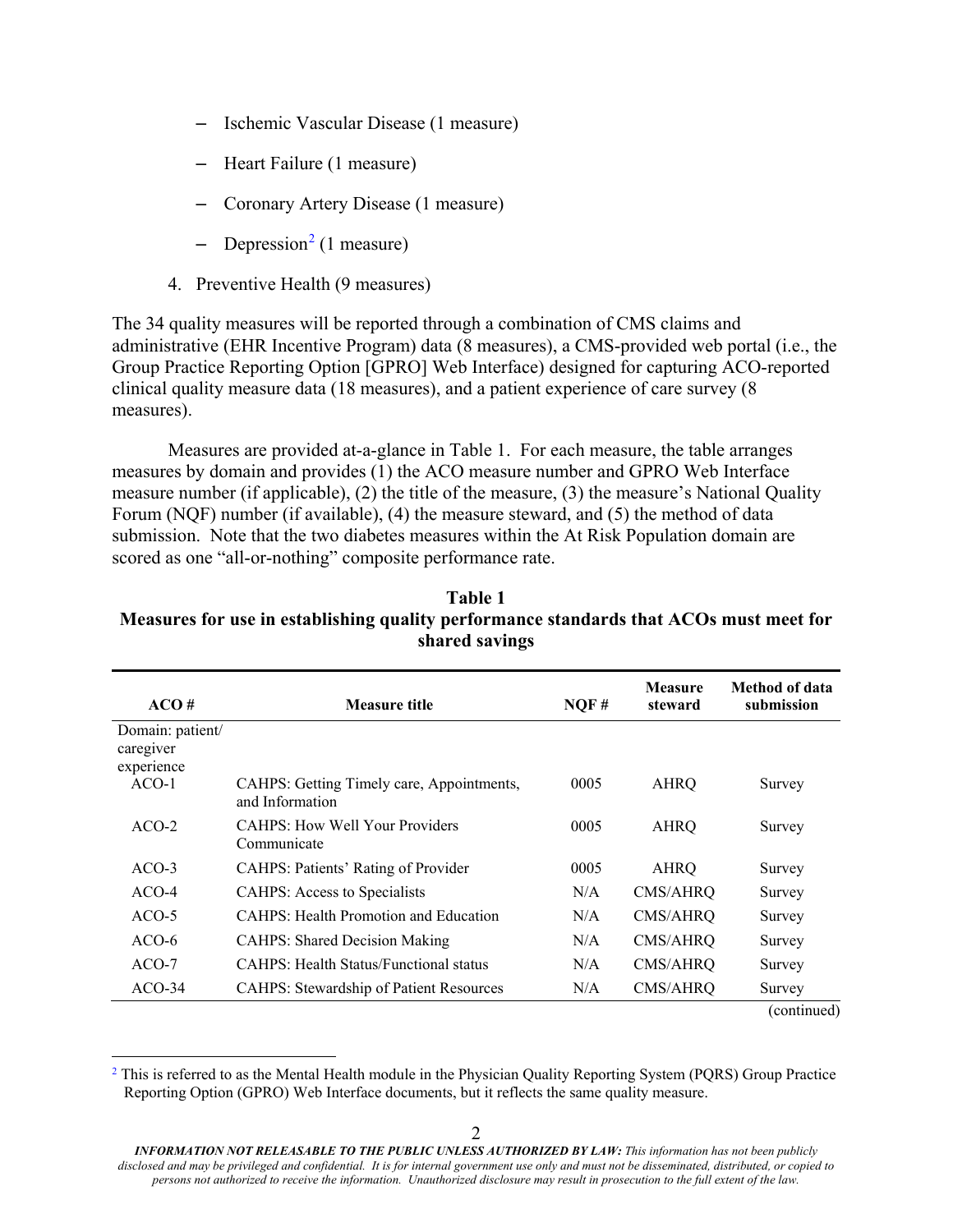| ACO#                                                      | <b>Measure title</b>                                                                                                     | NQF#              | <b>Measure</b><br>steward | Method of data<br>submission         |
|-----------------------------------------------------------|--------------------------------------------------------------------------------------------------------------------------|-------------------|---------------------------|--------------------------------------|
| Domain: care<br>coordination/<br>patient safety           |                                                                                                                          |                   |                           |                                      |
| $ACO-8$                                                   | Risk Standardized, All Condition Readmission                                                                             | 1789<br>(adapted) | <b>CMS</b>                | Claims                               |
| $ACO-35$                                                  | Skilled Nursing Facility 30-Day All-Cause<br>Readmission Measures (SNFRM)                                                | 2510<br>(adapted) | <b>CMS</b>                | Claims                               |
| $ACO-36$                                                  | All-Cause Unplanned Admissions for Patients<br>with Diabetes                                                             | N/A               | <b>CMS</b>                | Claims                               |
| $ACO-37$                                                  | All-Cause Unplanned Admissions for Patients<br>with Heart Failure                                                        | N/A               | <b>CMS</b>                | Claims                               |
| $ACO-38$                                                  | All-Cause Unplanned Admissions for Patients<br>with Multiple Chronic Conditions                                          | N/A               | <b>CMS</b>                | Claims                               |
| $ACO-9$                                                   | Ambulatory Sensitive Conditions Admissions:<br>Chronic Obstructive Pulmonary Disease<br>(COPD) or Asthma in Older Adults | 0275              | <b>AHRQ</b>               | Claims                               |
| $ACO-10$                                                  | Ambulatory Sensitive Conditions Admissions:<br><b>Heart Failure</b>                                                      | 0277              | <b>AHRQ</b>               | Claims                               |
| $ACO-11$                                                  | Percent of Primary Care Physicians who<br>Successfully Meet Meaningful Use<br>Requirements                               | N/A               | <b>CMS</b>                | <b>EHR</b> Incentive<br>Program Data |
| $ACO-39$<br>$(CARE-3)$                                    | Documentation of Current Medications in the<br><b>Medical Record</b>                                                     | 0419              | <b>CMS</b>                | <b>GPRO WI</b>                       |
| $ACO-13$<br>$(CARE-2)$                                    | Falls: Screening for Future Fall Risk                                                                                    | 0101              | AMA/PCPI/<br><b>NCQA</b>  | <b>GPRO WI</b>                       |
| Domain:<br>Preventive<br>Health<br>$ACO-14$<br>$(PREV-7)$ | Preventive Care and Screening: Influenza<br>Immunization                                                                 | 0041              | <b>AMA/PCPI</b>           | <b>GPRO WI</b>                       |
| $ACO-15$<br>$(PREV-8)$                                    | Pneumonia Vaccination Status for Older Adults                                                                            | 0043              | <b>NCQA</b>               | <b>GPRO WI</b>                       |
| $ACO-16$<br>$(PREV-9)$                                    | Preventive Care and Screening: Body Mass<br>Index Screening and Follow-Up                                                | 0421              | <b>CMS</b>                | <b>GPRO WI</b>                       |
| $ACO-17$<br>$(PREV-10)$                                   | Preventive Care and Screening: Tobacco Use:<br>Screening and Cessation Intervention                                      | 0028              | <b>AMA/PCPI</b>           | <b>GPRO WI</b>                       |
| $ACO-18$<br>$(PREV-12)$                                   | Preventive Care and Screening: Screening for<br>Clinical Depression and Follow-up Plan                                   | 0418              | <b>CMS</b>                | <b>GPRO WI</b>                       |
| $ACO-19$<br>$(PREV-6)$                                    | <b>Colorectal Cancer Screening</b>                                                                                       | 0034              | <b>NCQA</b>               | <b>GPRO WI</b>                       |
| $ACO-20$<br>$(PREV-5)$                                    | <b>Breast Cancer Screening</b>                                                                                           | N/A               | <b>NCQA</b>               | <b>GPRO WI</b>                       |

# **Table 1 Measures for use in establishing quality performance standards that ACOs must meet for shared savings (continued)**

(continued)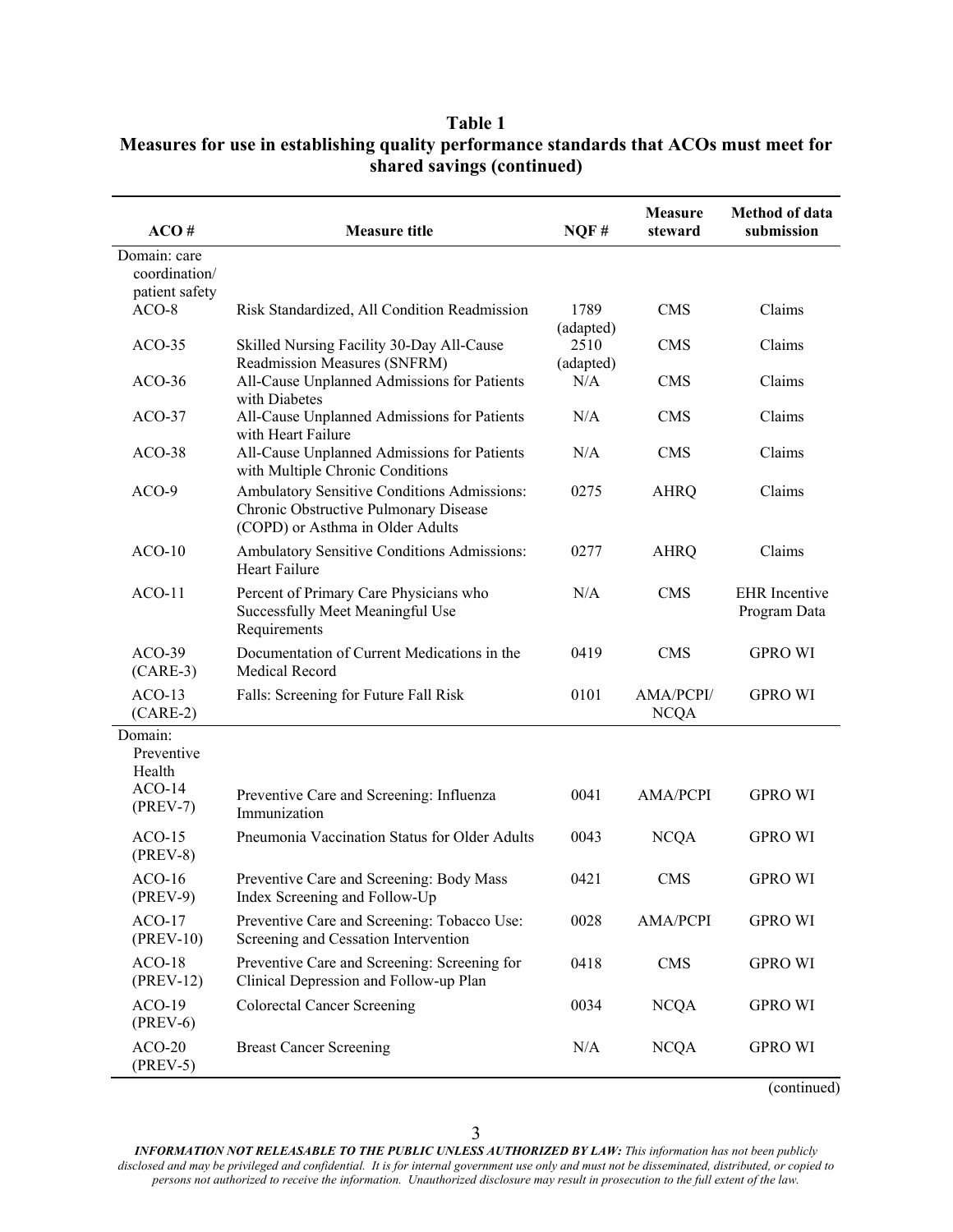## **Table 1 Measures for use in establishing quality performance standards that ACOs must meet for shared savings (continued)**

| ACO#                                                                | <b>Measure title</b>                                                                                                                                                              | NQF# | <b>Measure</b><br>steward       | Method of data<br>submission |
|---------------------------------------------------------------------|-----------------------------------------------------------------------------------------------------------------------------------------------------------------------------------|------|---------------------------------|------------------------------|
| $ACO-21$<br>$(PREV-11)$                                             | Preventive Care and Screening: Screening for<br>High Blood Pressure and Follow-Up<br>Documented                                                                                   | N/A  | <b>CMS</b>                      | <b>GPRO WI</b>               |
| $ACO-42$<br>$(PREV-13)$                                             | Statin Therapy for the Prevention and Treatment<br>of Cardiovascular Disease                                                                                                      | N/A  | <b>CMS</b>                      | <b>GPRO WI</b>               |
| Domain: at-risk<br>population<br>Depression<br>$ACO-40$<br>$(MH-1)$ | Depression Remission at 12 Months                                                                                                                                                 | 0710 | <b>MNCM</b>                     | <b>GPRO WI</b>               |
| <b>Diabetes</b><br>$ACO-27$<br>$(DM-2)$                             | Diabetes: Hemoglobin A1c Poor Control                                                                                                                                             | 0059 | <b>NCQA</b>                     | <b>GPRO WI</b>               |
| $ACO-41$<br>$(DM-7)$                                                | Diabetes: Eye Exam                                                                                                                                                                | 0055 | <b>NCQA</b>                     | <b>GPRO WI</b>               |
| Hypertension<br>$ACO-28$<br>$(HTN-2)$                               | Controlling High Blood Pressure                                                                                                                                                   | 0018 | <b>NCQA</b>                     | <b>GPRO WI</b>               |
| Ischemic<br>vascular<br>disease<br>$ACO-30$<br>$(IVD-2)$            | Ischemic Vascular Disease: Use of Aspirin of<br>Another Antithrombotic                                                                                                            | 0068 | <b>NCQA</b>                     | <b>GPRO WI</b>               |
| Heart failure<br>$ACO-31$<br>$(HF-6)$                               | Heart Failure: Beta-Blocker Therapy For Left<br>Ventricular Systolic Dysfunction                                                                                                  | 0083 | AMA/PCPI/<br><b>ACC/AHA</b>     | <b>GPRO WI</b>               |
| Coronary artery<br>disease<br>$ACO-33$<br>$(CAD-7)$                 | Coronary Artery disease: Angiotensin-<br>Converting Enzyme Inhibitor or Angiotensin<br>Receptor Blocker Therapy-Diabetes or Left<br>Ventricular Systolic Dysfunction (LVEF < 40%) | 0066 | AMA/PCPI/<br>ACC/<br><b>AHA</b> | <b>GPRO WI</b>               |

NOTE: AHRQ = Agency for Healthcare Research and Quality, ACC = American College of Cardiology, AHA = American Heart Association, AMA = American Medical Association, MNCM = Minnesota Community Measurement, N/A = not available, NCQA = National Committee on Quality Assurance, PCPI = Physician Consortium for Performance Improvement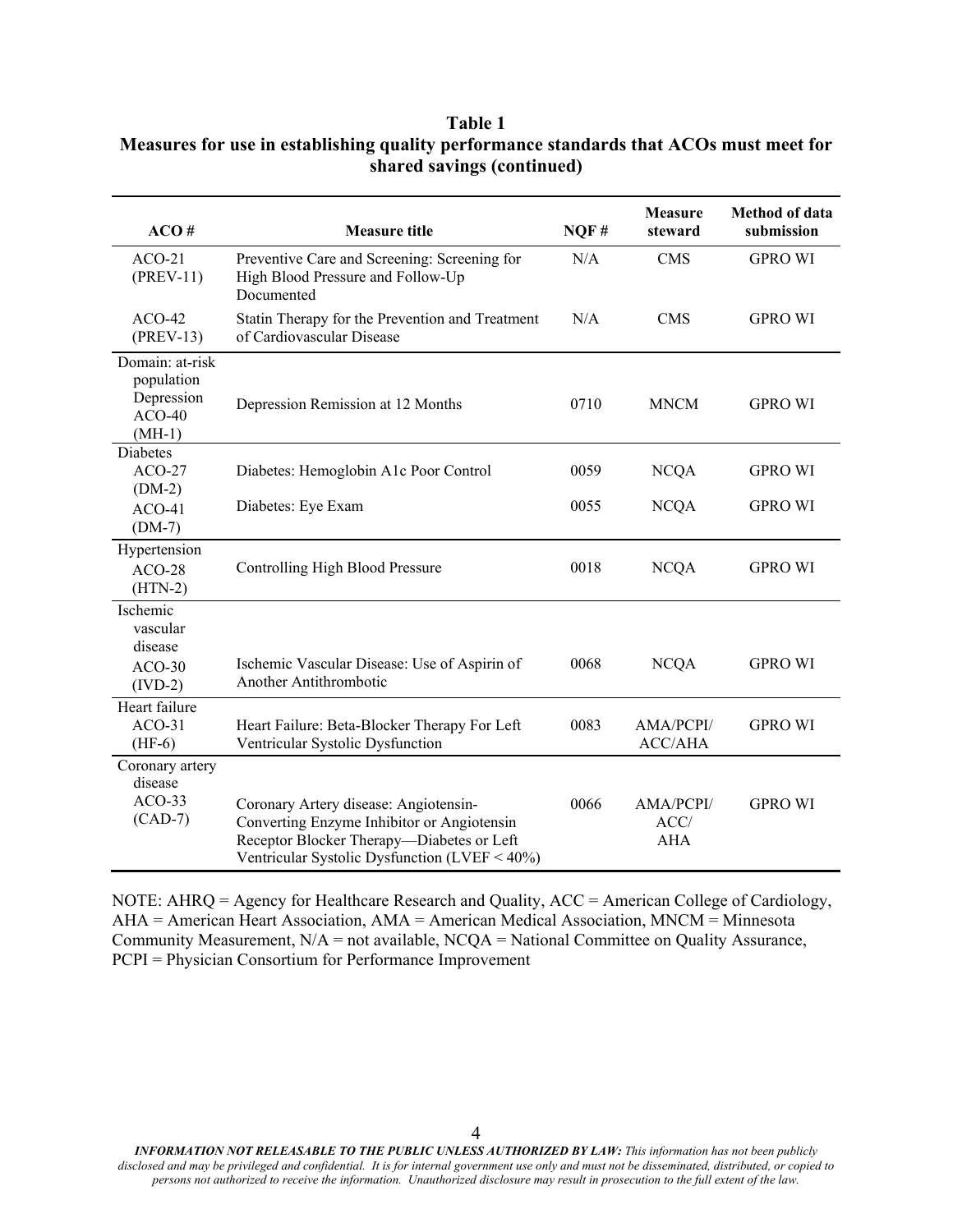## **1.1.1 Patient Experience of Care Measures/Consumer Assessment of Healthcare Providers and Systems (CAHPS) for ACOs Survey**

<span id="page-8-0"></span>ACOs are responsible for selecting and paying for a CMS-approved vendor to administer the CAHPS for ACOs survey. The CAHPS for ACOs is based on the Clinician and Group (CG) CAHPS. Additional information about the CAHPS for ACOs survey and the list of CMSapproved vendors can be found at<http://acocahps.cms.gov/Content/Default.aspx>

## **1.1.2 Claims-Based/Administrative Data Measures**

<span id="page-8-1"></span>For the claims-based measures, ACOs do not need to collect or submit additional data aside from normal billing activities. The CMS ACO Program Analysis Contractor (ACO PAC) will coordinate with CMS to obtain the necessary Medicare claims files and calculate the rates for these measures for each ACO.

For the electronic health record (EHR) measure, the CMS ACO PAC will calculate the measure using CMS claims and administrative data extracted from the National Level Repository. The National Level Repository contains administrative data for the Medicare & Medicaid EHR Incentive Program. Given the different timelines for updating the National Level Repository data (especially from the state Medicaid incentive programs), CMS encourages all eligible providers within the ACOs to successfully attest<sup>[3](#page-8-3)</sup> to the 2016 EHR Incentive program as early as feasible.

# **1.1.3 ACO-Reported Clinical Quality Measures**

<span id="page-8-4"></span><span id="page-8-2"></span>Pioneer ACOs and Shared Savings Program ACOs will use the GPRO Web Interface, pre-populated with a sample of the ACO's beneficiaries, as the tool for collecting and submitting data to CMS. The data collected will be based on services furnished during the January 1, 2016, through December 31, 2016, reporting period. For purposes of the 2016 performance year reporting, patient age is determined during the sampling process, and patients must meet each age criteria for measure by January 1 of the measurement period.

For quality reporting through the GPRO Web Interface, the following measure groupings are used: care coordination (CARE), coronary artery disease (CAD), heart failure (HF), hypertension (HTN), ischemic vascular disease (IVD), diabetes (DM), mental health (MH), and preventive care (PREV). Note that the two diabetes measures from the At Risk Population domain are scored as one "all-or-nothing" composite performance rate.

Note that ACO-reported measures are aligned with the measure requirements for those practices who select the GPRO Web Interface as a group practice reporting mechanism for the Physician Quality Reporting System (PQRS). For the purposes of program coordination and version control, narrative descriptions for each of the 18 GPRO Web Interface measures are not detailed in this document, but are available on the GPRO Web Interface website. Supplementary documents, which provide additional guidance related to the ACO-reported measures reporting, can also be found on the CMS GPRO Web Interface website under the "2016 GPRO Web

<span id="page-8-3"></span> $\overline{a}$ [3](#page-8-4) <https://ehrincentives.cms.gov/hitech/>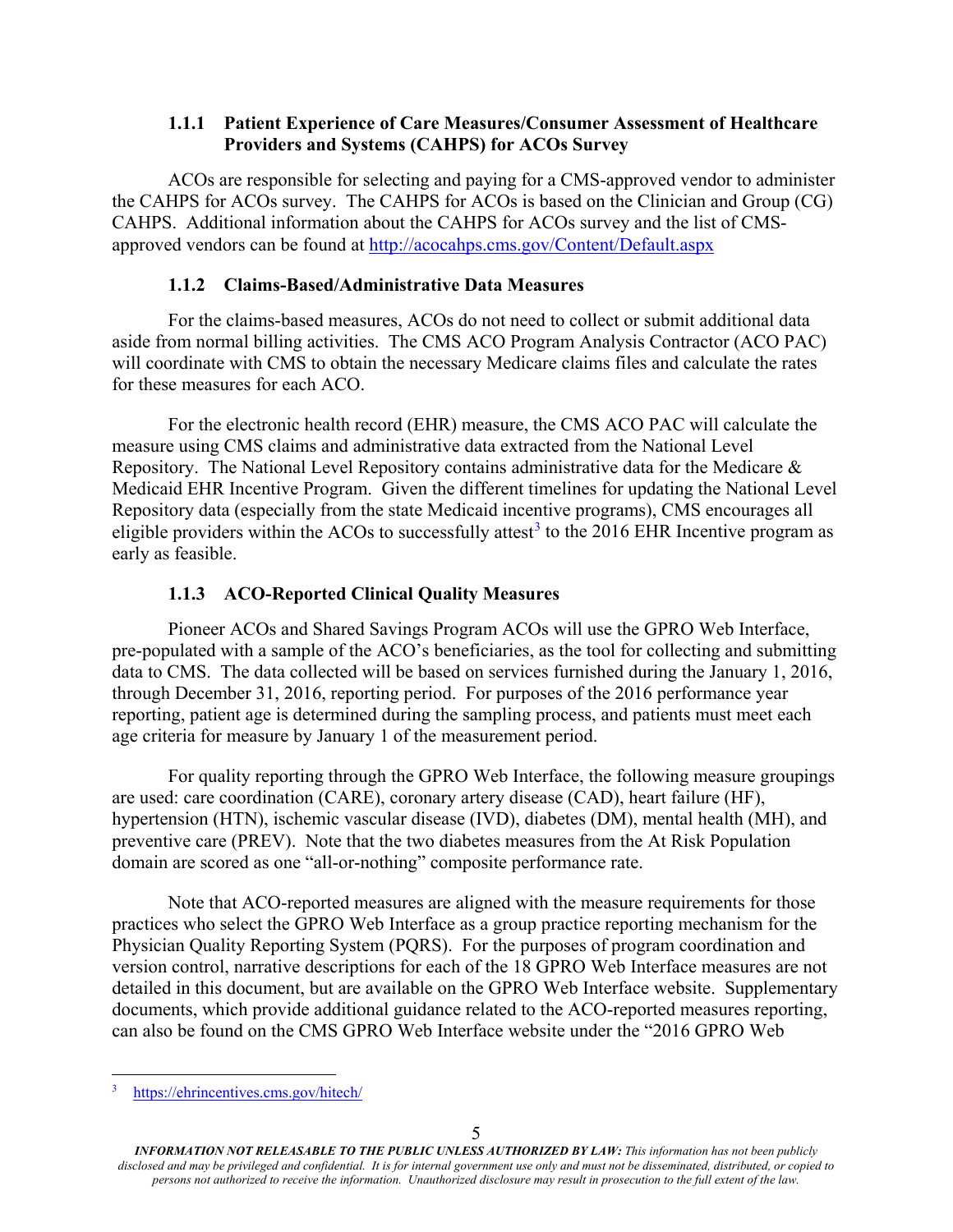Interface Measures Documentation" link at [http://www.cms.gov/Medicare/Quality-Initiatives-](http://www.cms.gov/Medicare/Quality-Initiatives-Patient-Assessment-Instruments/PQRS/GPRO_Web_Interface.html)[Patient-Assessment-Instruments/PQRS/GPRO\\_Web\\_Interface.html.](http://www.cms.gov/Medicare/Quality-Initiatives-Patient-Assessment-Instruments/PQRS/GPRO_Web_Interface.html)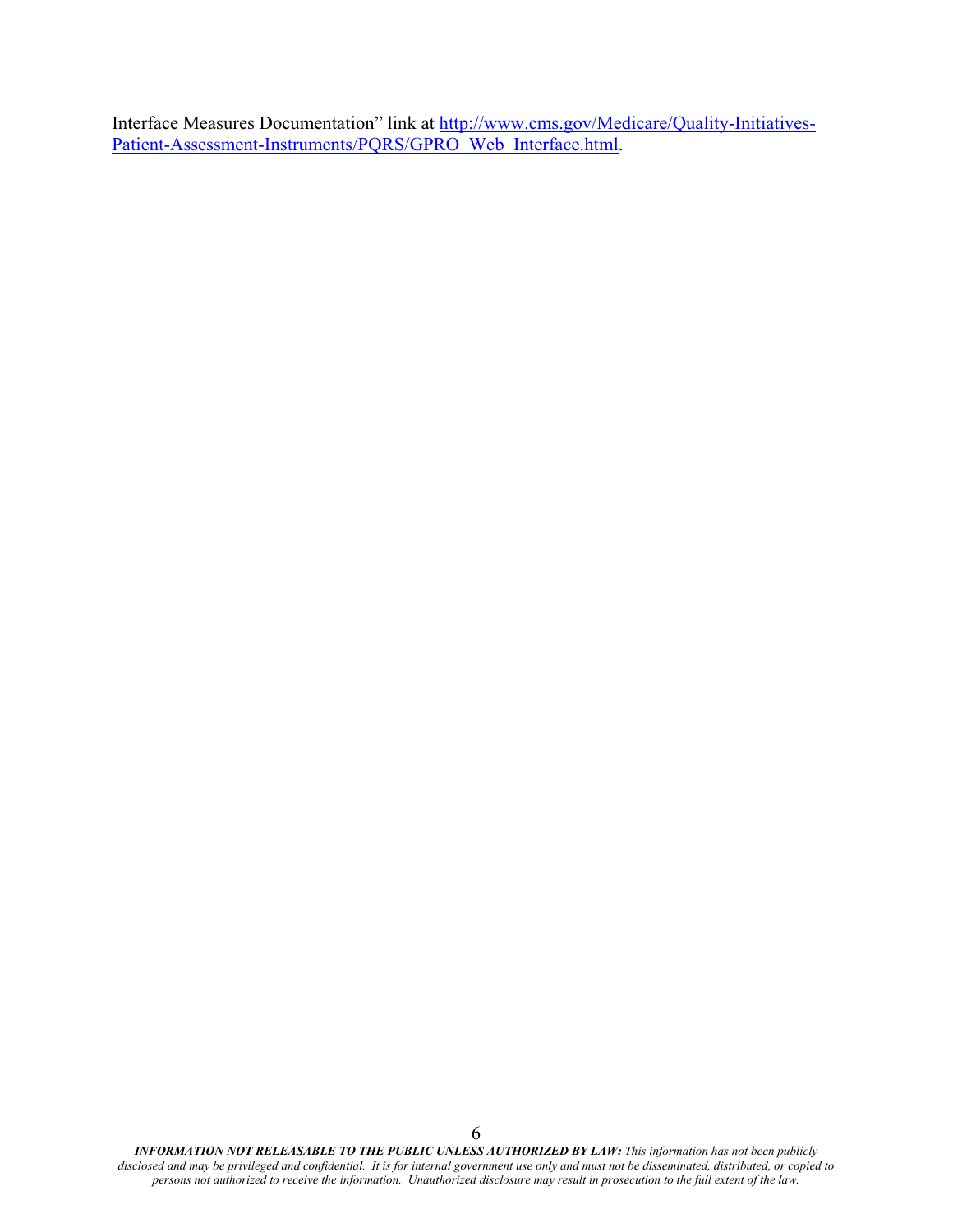## **SECTION 2 NARRATIVE MEASURE SPECIFICATIONS**

## <span id="page-10-2"></span><span id="page-10-1"></span><span id="page-10-0"></span>**2.1 Domain: Patient/Caregiver Experience**

## **2.1.1 CAHPS for ACOs**

*Care Organizations (CAHPS for ACOs)*

## **Description**

CMS finalized the use of the CG CAHPS to develop a survey to measure patient experience of care received from ACOs. CMS has made no changes to the survey content for the 2016 reporting period. The CAHPS for ACOs survey includes core questions from version 2.0 of the CG CAHPS survey and supplemental items from sources including the CAHPS Patient-Centered Medical Home Survey, Core CAHPS Health Plan Survey Version 5.0, existing CAHPS supplemental items, and new content written for the CAHPS for ACOs survey. In addition, the survey includes questions that collect information on English proficiency, disability, and selfreported race and ethnicity categories required by section 4302 of the Affordable Care Act.

Eight measures are included in the CAHPS for ACOs survey:

- ACO-1: CAHPS: Getting Timely Care, Appointments, and Information
- ACO-2: CAHPS: How Well Your Providers Communicate
- ACO-3: CAHPS: Patients' Rating of Provider
- ACO-4: CAHPS: Access to Specialists
- ACO-5: CAHPS: Health Promotion and Education
- ACO-6: CAHPS: Shared Decision Making
- ACO-7: CAHPS: Health Status / Functional Status
- ACO-34: CAHPS: Stewardship of Patient Resources

## *Measure Information*

For additional information regarding any of the above CAHPS measures and their use in the ACO program, please refer to the *CAHPS® Survey for Accountable Care Organizations Participating in Medicare Initiatives* website:<http://acocahps.cms.gov/Content/Default.aspx>

## *Guidance*

ACOs are required to contract with a CMS-approved survey vendor to administer the survey. The survey for the 2016 reporting period will be conducted from late 2016 through early 2017. CMS has developed a process to approve independent survey vendors to administer the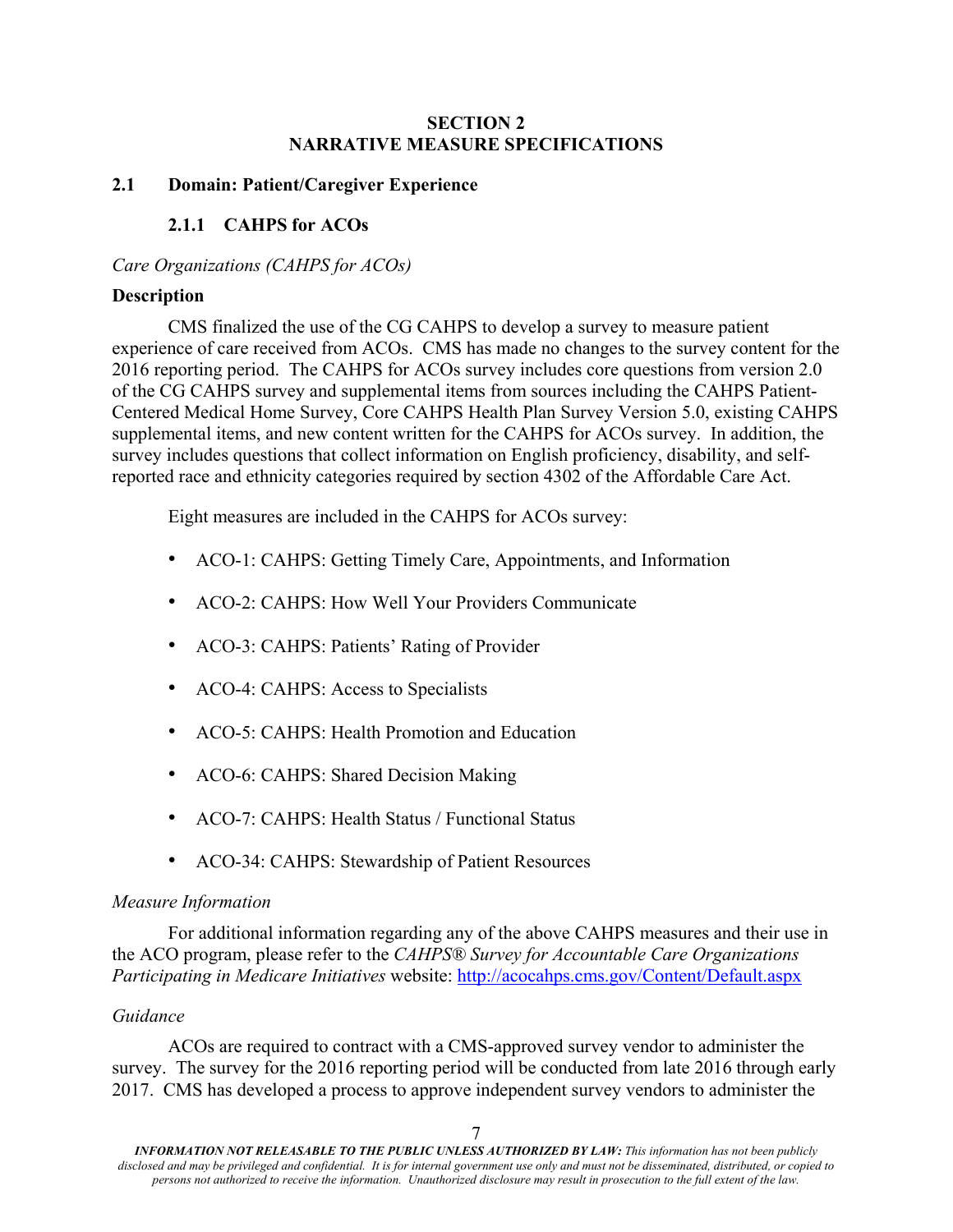patient experience of care survey in accordance with the standardized sampling and survey administration procedures. A list of CMS-approved vendors is available on the *CAHPS Survey for Accountable Care Organizations Participating in Medicare Initiatives* website at [http://acocahps.cms.gov/Content/ApprovedVendor.aspx.](http://acocahps.cms.gov/Content/ApprovedVendor.aspx) New vendors may be added to the list annually after vendor training. This website also includes application instructions for survey vendors interested in applying for approval to administer the CAHPS for ACOs survey.

# <span id="page-11-1"></span><span id="page-11-0"></span>**2.2 Domain: Care Coordination/Patient Safety**

# **2.2.1 ACO-8: Risk Standardized All Condition Readmission**

# *Description*

Risk-adjusted percentage of ACO assigned beneficiaries who were hospitalized and who were hospitalized and readmitted to a hospital within 30 days following discharge from the hospital for the index admission.

# *Initial Patient Population*

ACO-assigned or ACO-aligned beneficiaries

# *Improvement Notation*

Lower risk-standardized readmission rate (RSRR) scores are better. The measure score reported on the ACO quality reports represents the predicted readmission rate divided by the expected readmission rate; this result is multiplied by an average readmission rate (across all ACOs), resulting in the RSRR.

**The predicted readmission rate** represents the predicted ACO readmission rate after adjustment for ACO case mix and individual ACO effect.

**The expected readmission rate** represents the expected ACO readmission rate after adjustment for only ACO case mix.

The measures information form (MIF) is updated annually and is made available at [http://www.cms.gov/Medicare/Medicare-Fee-for-Service-](http://www.cms.gov/Medicare/Medicare-Fee-for-Service-Payment/sharedsavingsprogram/Quality_Measures_Standards.html)[Payment/sharedsavingsprogram/Quality\\_Measures\\_Standards.html.](http://www.cms.gov/Medicare/Medicare-Fee-for-Service-Payment/sharedsavingsprogram/Quality_Measures_Standards.html)

# *Denominator*

All relevant hospitalizations for ACO-assigned beneficiaries age 65 or older at nonfederal, short-stay acute care or critical access hospitals.

Admissions are eligible for inclusion in the denominator if the following criteria are met:

- 1. Patient is enrolled in Medicare FFS.
- 2. Patient is age 65 or older.
- 3. Patient was discharged from a non-federal acute care hospital.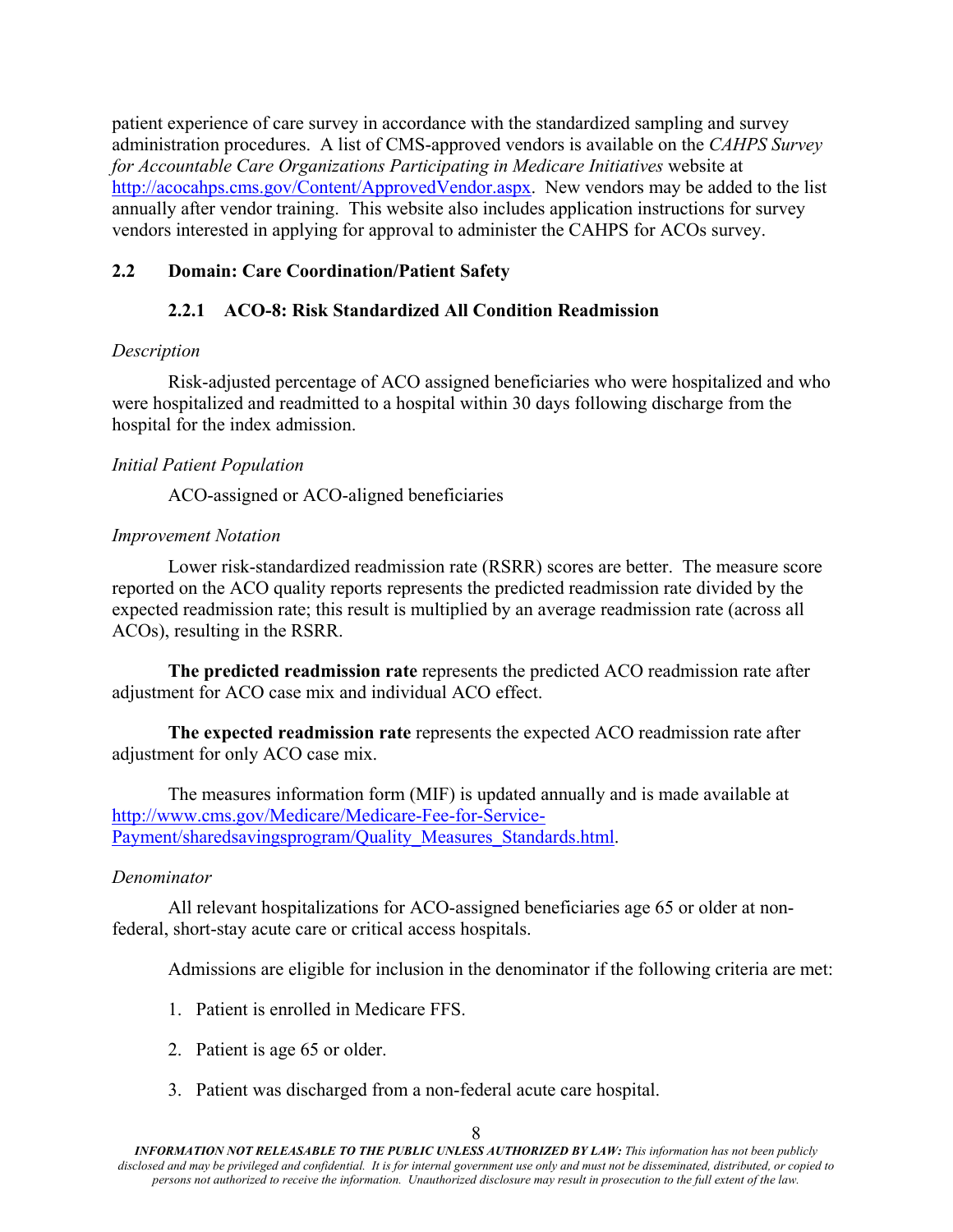- 4. Patient did not die in the hospital.
- 5. Patient is not transferred to another acute care facility upon discharge.
- 6. Patient is enrolled in Part A for the 12 months before and including the date of the index admission.

Note that a readmission within 30 days will also be eligible as an index admission if the patient meets all other eligibility criteria. This allows the measure to capture repeated readmissions for the same patient, whether at the same hospital or another.

#### *Denominator Exclusions*

- 1. Admissions for patients without 30 days of post-discharge data.
- 2. Admissions for patients lacking a complete enrollment history for the 12 months before admission.
- 3. Admissions for patients to a PPS-exempt cancer hospital.
- 4. Admissions for patients with medical treatment of cancer.
- 5. Admissions for primary psychiatric disease.
- 6. Admissions for rehabilitation care.
- 7. Admissions for patients discharged against medical advice.

#### *Denominator Exceptions*

Not applicable.

#### *Numerator*

Risk-adjusted readmissions at a non-federal, short-stay, acute care, or critical access hospital within 30 days of discharge from the index admission included in the denominator, excluding planned readmissions.

#### *Numerator Exclusions*

Not applicable.

#### *Definition(s)*

None.

#### *Rationale*

Readmission following an acute care hospitalization is a costly and often preventable event. During 2003 and 2004, almost one-fifth of Medicare beneficiaries—more than 2.3 million patients—were readmitted within 30 days of discharge (Jencks, Williams, and Coleman, 2009).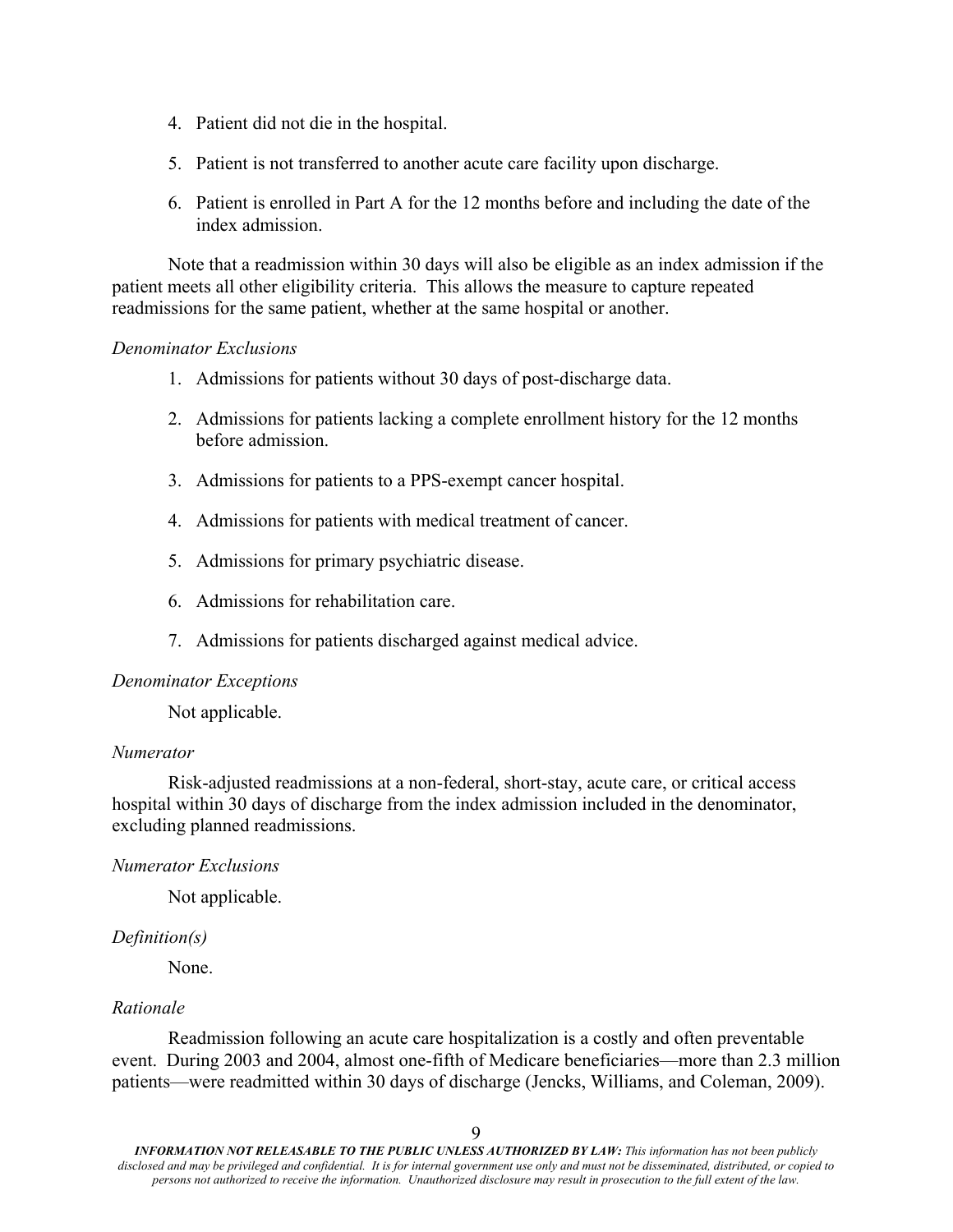A Commonwealth Fund report estimated that if national readmission rates were lowered to the levels achieved by the top-performing regions, Medicare would save \$1.9 billion annually.

Hospital readmission is also disruptive to patients and caregivers, and puts patients at additional risk of hospital-acquired infections and complications (Horwitz et al., 2011). Some readmissions are unavoidable, but studies have shown that readmissions may also result from poor quality of care, inadequate coordination of care, or lack of effective discharge planning and transitional care. High readmission rates and institutional variations in readmission rates indicate an opportunity for improvement. Given that interventions have been able to reduce 30-day readmission rates for a variety of medical conditions, it is important to consider an all-condition 30-day readmission rate as a quality measure (Horwitz et al., 2011).

This ACO quality measure is adapted from a hospital risk-standardized, all-condition readmission quality measure developed for CMS by Yale (Horwitz et al., 2011).

## *Clinical Recommendation Statements*

Randomized controlled trials have shown that improvement in health care can directly reduce readmission rates, including interventions in the following areas: quality of care during the initial admission; improvement in communication with patients, caregivers, and clinicians; patient education; predischarge assessment; and coordination of care after discharge (Naylor et al., 1994; Naylor et al., 1999; Krumholz et al., 2002; van Walraven et al., 2002; Conley et al., 2003; Coleman et al., 2004; Phillips et al., 2004; Jovicic, Holroyd-Leduc, and Straus, 2006; Garasen, Windspoll, and Johnsen, 2007; Mistiaen, Francke, and Poot, 2007; Courtney et al., 2009; Jack et al., 2009; Koehler et al., 2009; Weiss, Yakusheva, and Bobay, 2010; Stauffer et al., 2011; Voss et al., 2011). Successful randomized trials have reduced 30-day readmission rates by as much as 20–40 percent(Horwitz et al., 2011).

ACOs incentivize providers to manage the range of medical care, coordination of care, and other factors affecting readmission rates for their assigned beneficiaries. By taking responsibility for all aspects of the medical care of their assigned beneficiaries, ACOs and their participating providers will be able to assess the range of possible interventions affecting readmissions and then select the interventions appropriate for each population of patients included among their assigned beneficiaries.

## **2.2.2 ACO-35: Skilled Nursing Facility 30-Day All-Cause Readmission Measures (SNFRM)**

#### <span id="page-13-0"></span>*Description*

Risk-adjusted rate of all-cause, unplanned hospital readmissions within 30 days for ACOassigned beneficiaries who had been admitted to a skilled nursing facility (SNF) after discharge from their prior proximal hospitalization.

#### *Initial Patient Population*

ACO assigned or aligned beneficiaries.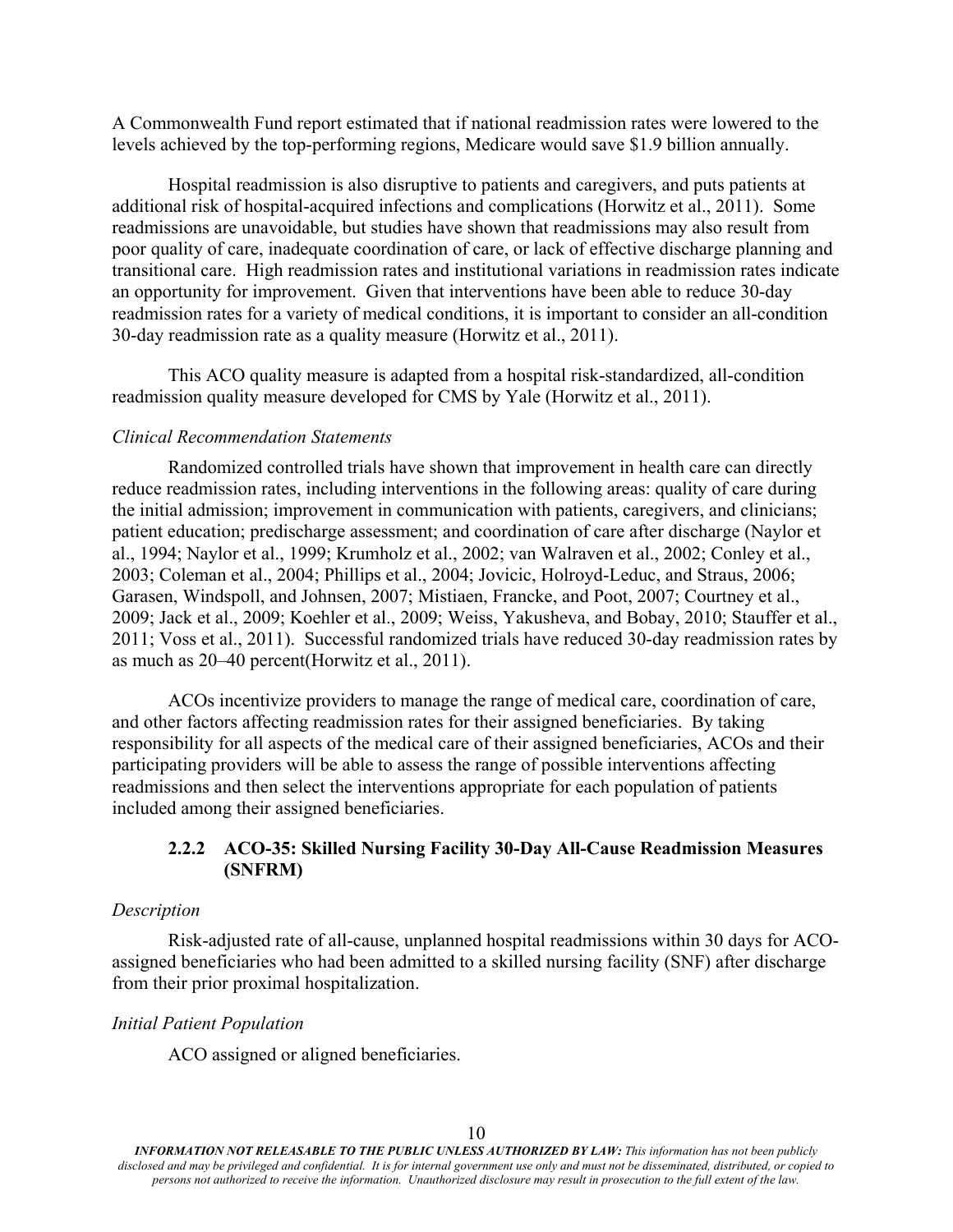## *Improvement Notation*

Lower RSRR scores are better. The measure score reported on the ACO quality reports represents the predicted readmission rate divided by the expected readmission rate; this result is multiplied by an average readmission rate (across all ACOs), resulting in the RSRR.

**The predicted readmission rate** represents the predicted ACO readmission rate after adjustment for ACO case mix and individual ACO effect.

**The expected readmission rate** represents the expected ACO readmission rate after adjustment for only ACO case mix.

The MIF, updated annually, is made available at [http://www.cms.gov/Medicare/Medicare-Fee-for-Service-](http://www.cms.gov/Medicare/Medicare-Fee-for-Service-Payment/sharedsavingsprogram/Quality_Measures_Standards.html)[Payment/sharedsavingsprogram/Quality\\_Measures\\_Standards.html.](http://www.cms.gov/Medicare/Medicare-Fee-for-Service-Payment/sharedsavingsprogram/Quality_Measures_Standards.html)

## *Denominator*

All beneficiaries who have been admitted to a SNF (including SNF stays in swing-bed facilities) within 1 day of discharge from a prior proximal hospitalization (Inpatient Prospective Payment System acute care hospital, Critical Access Hospital, or psychiatric hospital).

Admissions are eligible for inclusion in the denominator if the following criteria are met:

- 1. Beneficiary is age 65 or older.
- 2. Beneficiary is continuously enrolled in FFS Medicare Part A for at least one month after discharge.
- 3. Beneficiary was not discharged to another acute care hospital or against medical advice.
- 4. Beneficiary was alive upon discharge and for 30 days post-discharge.

## *Denominator Exclusions*

- 1. SNF stays where the beneficiary had one or more intervening post-acute care admissions (inpatient rehabilitation facility [IRF] or long-term care hospital [LTCH]), which occurred either between the prior proximal hospital discharge and SNF admission or after the SNF discharge, within the 30-day risk window.
- 2. SNF admissions where the beneficiary had multiple SNF admissions (> 1 SNF admit and discharge date in the 30-day risk window) after the prior proximal hospitalization, within the 30-day risk window.
- 3. SNF stays with a gap of greater than 1 day between discharge from the prior proximal hospitalization and the SNF admission.
- 4. SNF stays where the beneficiary did not have at least 12 months of FFS Medicare enrollment prior to the proximal hospital discharge.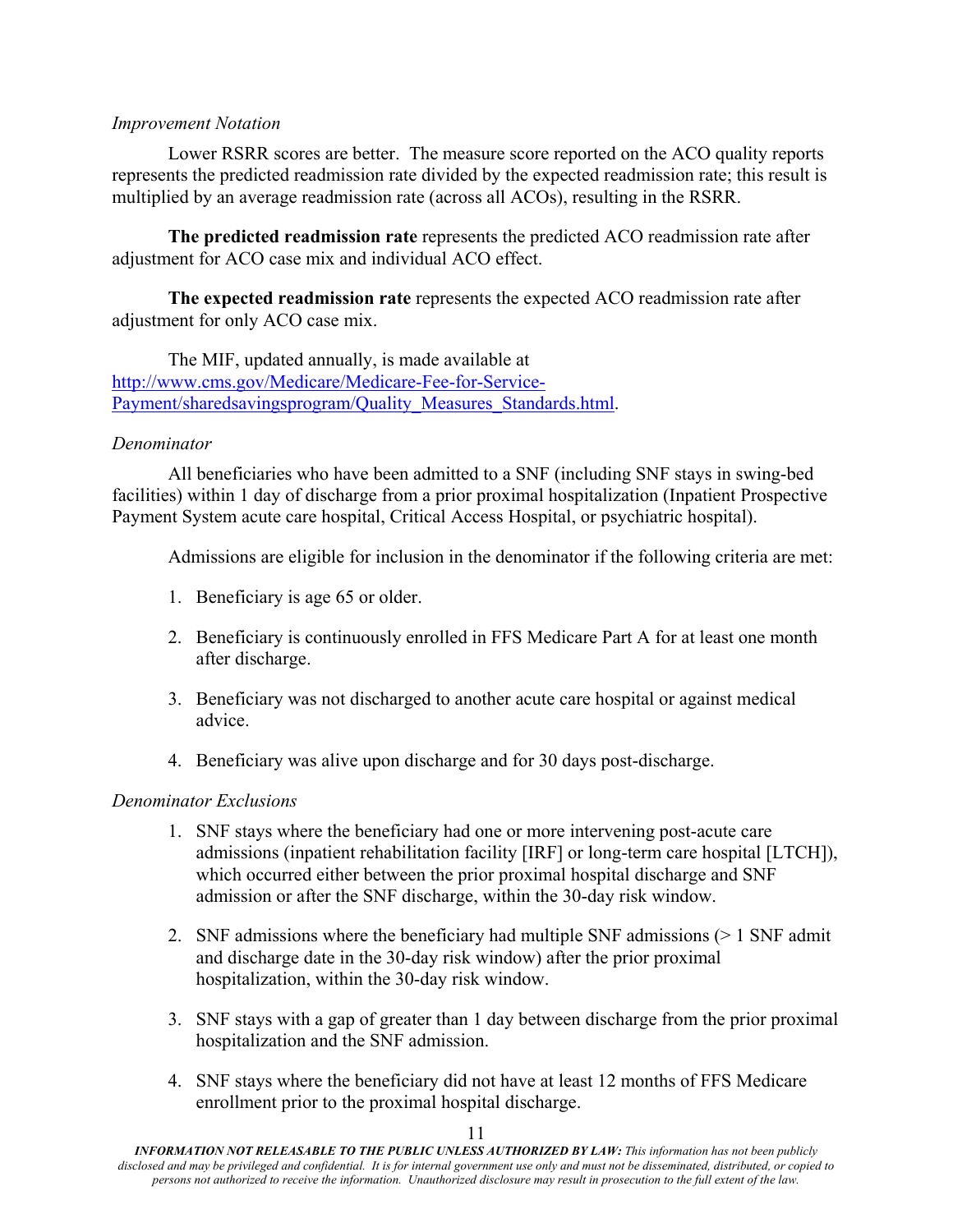- 5. SNF stays in which the beneficiary did not have FFS Medicare enrollment for the entire risk period.
- 6. SNF stays in which the principal diagnosis for the prior proximal hospitalization was for the medical treatment of cancer. Beneficiaries with cancer whose principal diagnosis from the prior proximal hospitalization was for other diagnoses or for surgical treatment of their cancer remain in the measure.
- 7. SNF stays where the beneficiary was discharged from the SNF against medical advice.
- 8. SNF stays in which the principal primary diagnosis for the prior proximal hospitalization was for "rehabilitation care; fitting of prostheses and for the adjustment of devices."

## *Denominator Exceptions*

Not applicable.

#### *Numerator*

Risk-adjusted, unplanned, all-cause readmissions at a non-federal, short-stay, acute care, or critical access hospital within 30 days of discharge from a prior proximal hospitalization and admission to a SNF.

#### *Numerator Exclusions*

Not applicable.

#### *Definition(s)*

None.

#### *Rationale*

The SNFRM is intended to promote shared accountability for improving care transitions across all settings. The measure was developed using FFS claims to harmonize with CMS' current Hospital-Wide Readmission measure and other readmission measures developed for other post-acute care settings (i.e., IRFs, LTCHs, home health agencies, and end-stage renal disease [ESRD] facilities). The measure can also be used by providers for tracking results of their internal quality improvement initiatives.

Hospital readmissions of Medicare beneficiaries discharged from a hospital to a SNF are prevalent and expensive, and prior studies suggest that a large proportion of readmissions from SNFs are preventable; according to an analysis of SNF data from 2006 Medicare claims merged with the Minimum Data Set, 23.5 percent of SNF stays resulted in a rehospitalization within 30 days of the initial hospital discharge (Mor et al., 2010). The average Medicare payment for each readmission was \$10,352 per hospitalization, for a total of \$4.34 billion. Of these rehospitalizations, 78 percent were deemed potentially avoidable, and applying this figure to the aggregate cost indicates that avoidable hospitalizations resulted in an excess cost of \$3.39 billion

<sup>12</sup>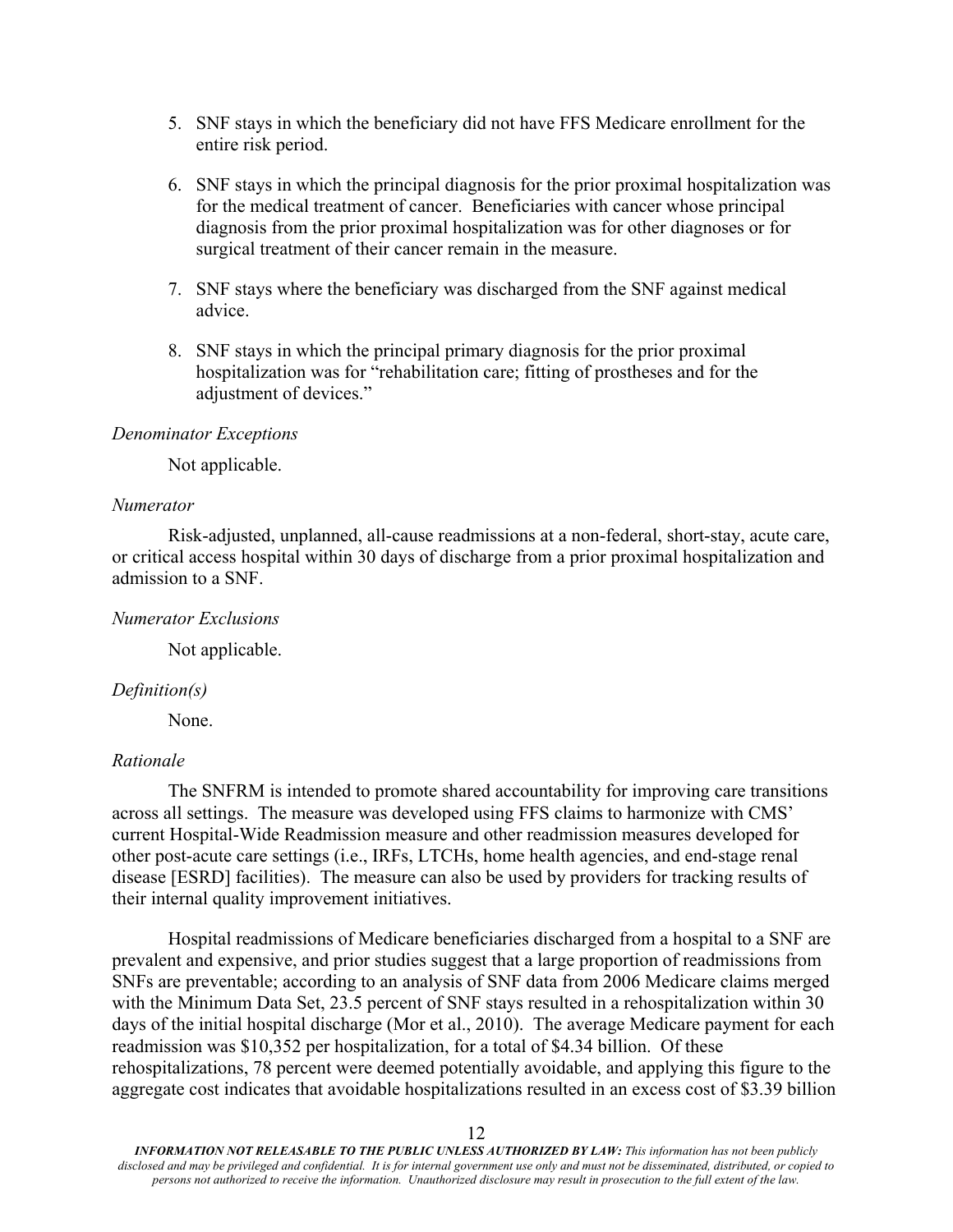(78 percent of \$4.34 billion) to Medicare (Mor et al., 2010). Several analyses of hospital readmissions of SNF beneficiaries suggest there is opportunity for reducing hospital readmissions among SNF beneficiaries (Mor et al., 2010; Li et al., 2011), and multiple studies suggest that SNF structural and process characteristics can impact readmission rates (Coleman et al., 2004; Medicare Payment Advisory Commission (U.S.), 2011).

In addition to being costly, readmission to the hospital interrupts the SNF beneficiary's therapy and care plan, causes anxiety and discomfort, and exposes the beneficiary to hospitalacquired adverse events such as decline in functional status, health care–associated infections, and medication errors (Covinsky et al., 2003; Boockvar et al., 2004; Ouslander et al., 2011).

#### *Clinical Recommendation Statements*

ACOs incentivize providers to manage the range of medical care, coordination of care, and other factors affecting readmission rates for their assigned beneficiaries. By taking responsibility for all aspects of the medical care of their assigned beneficiaries, ACOs and their providers may be able to assess the range of possible interventions affecting readmissions and then select the interventions appropriate for their beneficiaries.

## **2.2.3 ACO-9: Ambulatory Sensitive Conditions Admissions: COPD or Asthma in Older Adults**

#### <span id="page-16-0"></span>*Description*

 $\overline{a}$ 

<span id="page-16-2"></span>All discharges with an ICD-10-CM principal diagnosis code for COPD or asthma in adults ages 40 years and older, for ACO assigned or aligned beneficiaries with COPD or asthma, with risk-adjusted comparison of observed discharges to expected discharges for each ACO.<sup>[4](#page-16-1)</sup> This is a ratio of observed to expected discharges.

#### *Improvement Notation*

Lower prevention quality indicator (PQI) scores are better. The first score reported on the ACO quality reports represents a ratio of observed discharges divided by expected discharges. A score greater than 1.00 indicates that the rate of discharges was higher than expected, and a score below 1.00 indicates that the rate of discharges was lower than expected. The second score reported reflects the risk adjusted percentage. The risk adjusted percentage is the observed to expected ratio multiplied by the overall admission percentage [(total admissions/total person years)\*100] across all ACOs. The risk adjusted percentage can be compared to the 2016 and 2017 benchmark guidance document. The MIF is updated annually

<span id="page-16-1"></span>[<sup>4</sup>](#page-16-2) For the purposes of the Medicare ACO initiatives, the following modifications were made to the original AHRQ Prevention Quality Indicator (PQI) version 6.0 technical specifications: (1) denominator changed from general population in a geographic area to beneficiaries assigned or aligned to a Medicare ACO, including part-year beneficiaries; (2) denominator changed from patients of any disease status to beneficiaries with a diagnosis of COPD or asthma; and (3) denominator exclusion added for beneficiaries with ESRD. To verify that these modifications were valid, the following analyses were completed: (1) dry run testing; (2) validity testing; (3) reliability testing; (4) variability testing; and (5) exclusion testing.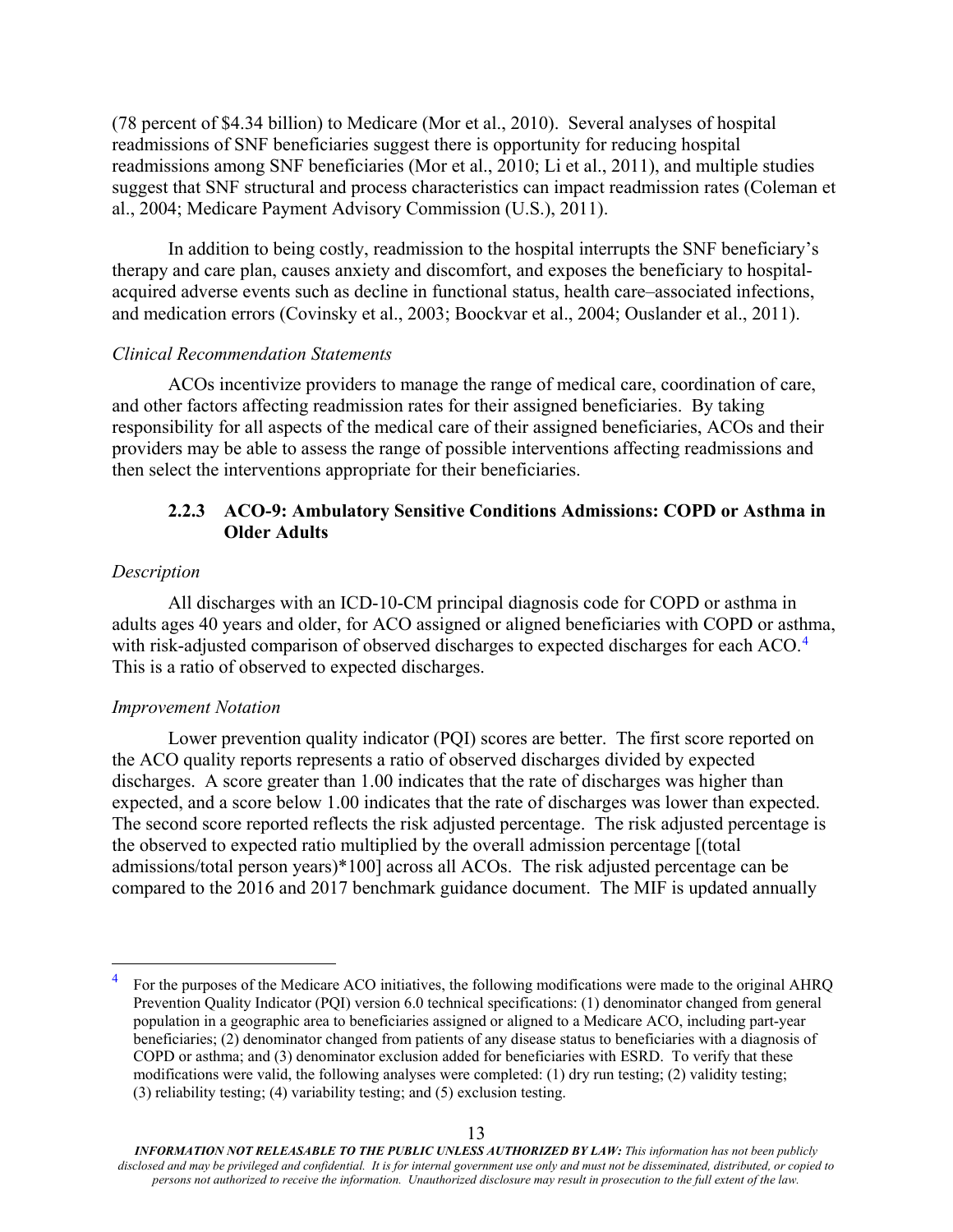and is made available at [http://www.cms.gov/Medicare/Medicare-Fee-for-Service-](http://www.cms.gov/Medicare/Medicare-Fee-for-Service-Payment/sharedsavingsprogram/Quality_Measures_Standards.html)[Payment/sharedsavingsprogram/Quality\\_Measures\\_Standards.html.](http://www.cms.gov/Medicare/Medicare-Fee-for-Service-Payment/sharedsavingsprogram/Quality_Measures_Standards.html)

#### *Initial Patient Population*

ACO assigned or aligned Medicare beneficiaries.

#### *Denominator*

Expected discharges from an acute care hospital with a principal diagnosis of COPD or asthma, for beneficiaries assigned or aligned to an ACO, age 40 years and older, with COPD or asthma.

#### *Denominator Exclusions*

1. Beneficiaries with a diagnosis of ESRD.

- 2. Beneficiaries not eligible for both Medicare Part A and Part B.
- 3. Beneficiaries with missing data for gender, age, or principal diagnosis.

## *Denominator Exceptions*

Not applicable.

#### *Numerator*

Observed discharges from an acute care hospital with a principal diagnosis of COPD or asthma, for Medicare FFS beneficiaries in the denominator population for this measure.

## *Numerator Exclusions*

- 1. Discharges that are transfers from a hospital, SNF, intermediate care facility (ICF), or another health care facility.
- 2. Discharges are excluded from the numerator if they are associated with a diagnosis of cystic fibrosis or anomalies of the respiratory system.

## *Definition(s)*

None.

## *Rationale*

Hospital admissions for COPD or asthma are a PQI of interest to comprehensive health care delivery systems, including ACOs. COPD or asthma can often be controlled in an outpatient setting. Evidence suggests that these hospital admissions could have been avoided through high-quality outpatient care, or the condition would have been less severe if treated early and appropriately. Proper outpatient treatment and adherence to care may reduce the rate of occurrence for this event, and thus of hospital admissions.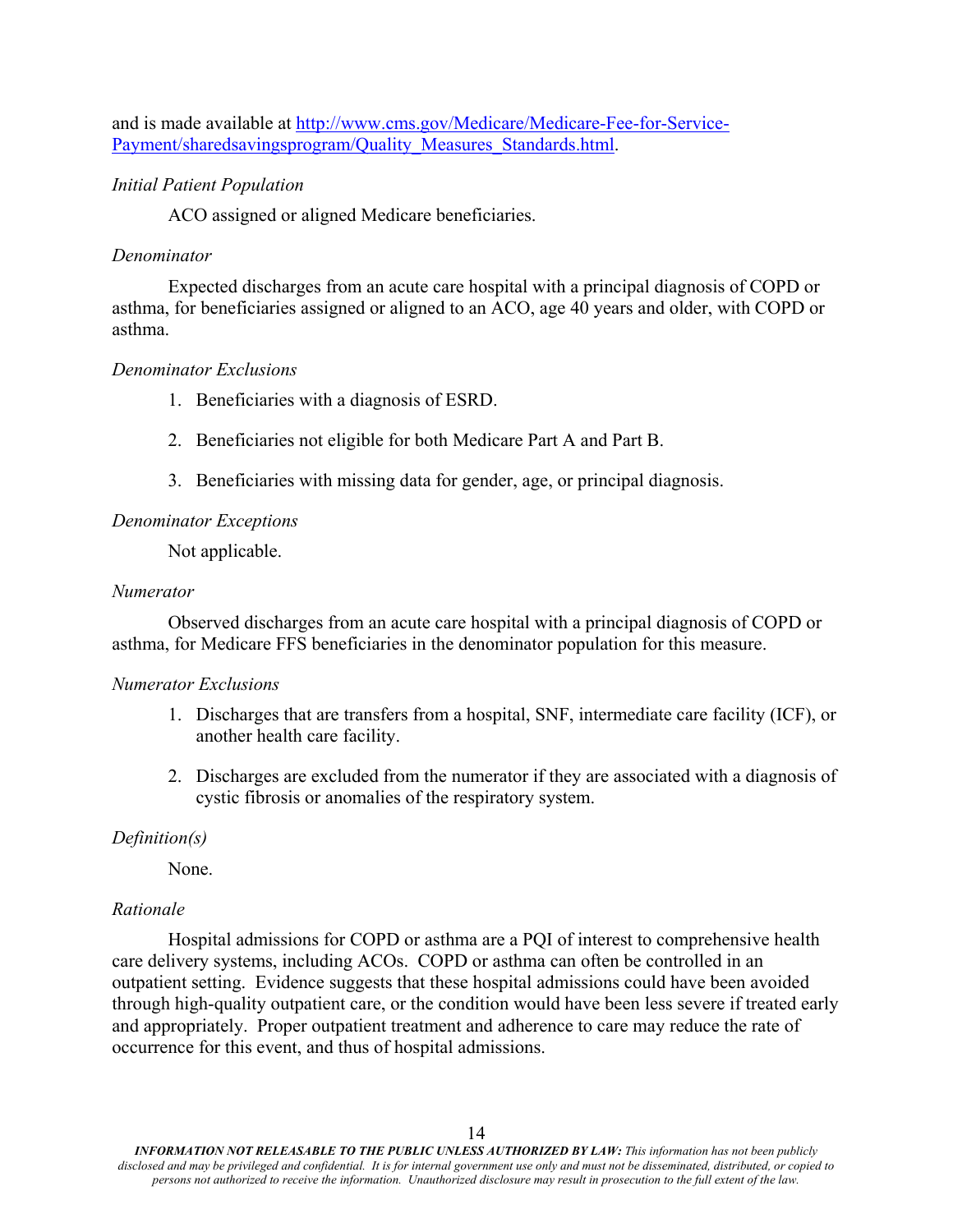#### *Clinical Recommendation Statements*

Bindman et al. (1995) reported that self-reported access to care explained 27 percent of the variation in COPD hospitalization rates at the ZIP code cluster level. Physician adherence to practice guidelines and patient compliance also influence the effectiveness of therapy. Practice guidelines for COPD have been developed and published over the last decade (Hackner et al., 1999). With appropriate outpatient treatment and compliance, hospitalizations for the exacerbations of COPD and decline in lung function should be minimized.

According to empirical results, areas with high rates of COPD admissions also tend to have high rates of other ambulatory sensitive conditions admissions. The signal ratio (i.e., the proportion of the total variation across areas that is truly related to systematic differences in area performance rather than random variation) is 93.4 percent, indicating that the differences in agesex adjusted rates likely represent true differences across areas (Agency for Healthcare Research and Quality, 2007). Risk adjustment for age and sex appears to most affect the areas with the highest rates. As a PQI, admissions for COPD or asthma are not a measure of hospital quality, but rather one measure of outpatient and other health care.

#### **2.2.4 ACO-10: Ambulatory Sensitive Conditions Admissions: Heart Failure (HF)**

#### <span id="page-18-0"></span>*Description*

 $\overline{a}$ 

<span id="page-18-2"></span>All discharges with an ICD-10-CM principal diagnosis code for HF in adults ages 18 years and older, for ACO assigned or aligned beneficiaries with HF, with risk-adjusted comparison of observed discharges to expected discharges for each  $ACO$ .<sup>[5](#page-18-1)</sup> This is a ratio of observed to expected discharges.

#### *Improvement Notation*

Lower PQI scores are better. The first score reported on the ACO quality reports represents a ratio of observed discharges divided by expected discharges. A score greater than 1.00 indicates that the rate of discharges was higher than expected, and a score below 1.00 indicates that the rate of discharges was lower than expected. The second score reported reflects the risk adjusted percentage. The risk adjusted percentage is the observed to expected ratio multiplied by the overall admission percentage [(total admissions/total person years)\*100] across all ACOs. The risk adjusted percentage can be compared to the 2016 and 2017 benchmark guidance document. The MIF is updated annually and is made available at [http://www.cms.gov/Medicare/Medicare-Fee-for-Service-](http://www.cms.gov/Medicare/Medicare-Fee-for-Service-Payment/sharedsavingsprogram/Quality_Measures_Standards.html)[Payment/sharedsavingsprogram/Quality\\_Measures\\_Standards.html](http://www.cms.gov/Medicare/Medicare-Fee-for-Service-Payment/sharedsavingsprogram/Quality_Measures_Standards.html)

<span id="page-18-1"></span>[<sup>5</sup>](#page-18-2) For the purposes of the Medicare ACO initiatives, the following modifications were made to the original AHRQ Prevention Quality Indicator (PQI) version 6.0 technical specifications: (1) denominator changed from general population in a geographic area to beneficiaries assigned or aligned to a Medicare ACO, including part-year beneficiaries; (2) denominator changed from patients of any disease status to beneficiaries with a diagnosis of HF; and (3) denominator exclusion added for beneficiaries with ESRD. To verify that these modifications were valid, the following analyses were completed: (1) dry run testing, (2) validity testing, (3) reliability testing, (4) variability testing, and (5) exclusion testing.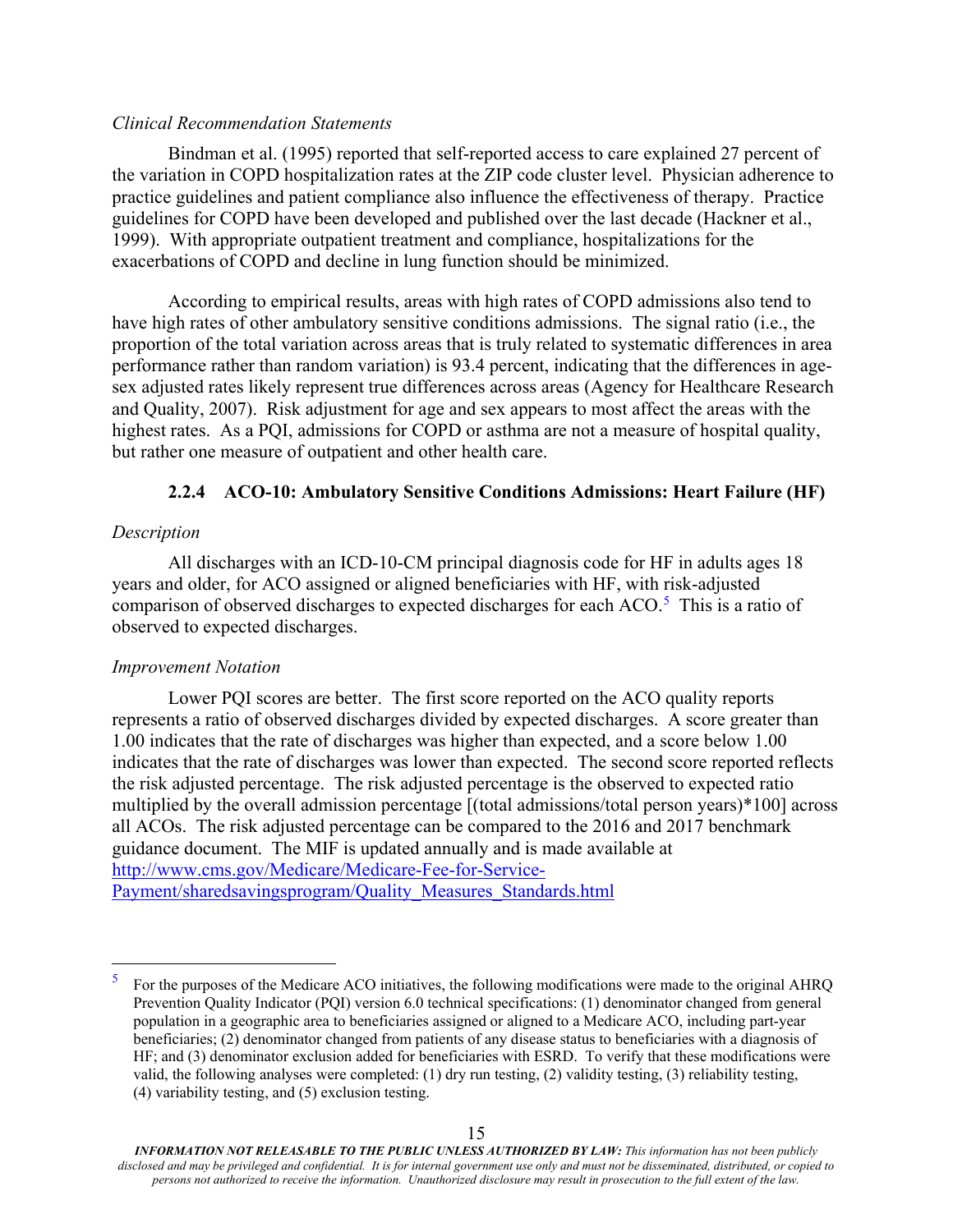#### *Initial Patient Population*

ACO assigned or aligned beneficiaries.

#### *Denominator*

Expected discharges from an acute care hospital with a principal diagnosis of HF, for beneficiaries assigned or aligned to an ACO, age 18 years and older, with HF.

#### *Denominator Exclusions*

- 1. Beneficiaries with a diagnosis of ESRD.
- 2. Beneficiaries not eligible for both Medicare Part A and Part B.
- 3. Beneficiaries with missing data for gender, age, or principal diagnosis.

#### *Denominator Exceptions*

Not applicable.

#### *Numerator*

Observed discharges from an acute care hospital with a principal diagnosis of HF, for Medicare FFS beneficiaries in the denominator population for this measure.

#### *Numerator Exclusions*

- 1. Discharges that are transfers from a hospital, SNF or ICF, or another health care facility.
- 2. Discharges are excluded from the numerator if a cardiac procedure was performed during the admission.

## *Definition(s)*

None.

## *Rationale*

Hospital admissions for HF are a PQI of interest to comprehensive health care delivery systems, including ACOs. HF can often be controlled in an outpatient setting. Evidence suggests that these hospital admissions could have been avoided through high-quality outpatient care, or that the condition would have been less severe if treated early and appropriately. Proper outpatient treatment and adherence to care may reduce the rate of occurrence for this event, and thus of hospital admissions.

Outpatient interventions such as the use of protocols for ambulatory management of lowseverity patients and improvement of access to outpatient care would most likely decrease inpatient admissions for HF. In addition, physician management of patients with HF differs significantly by physician specialty (Edep et al., 1997; Reis et al., 1997). Such differences in practice may be reflected in differences in HF admission rates.

16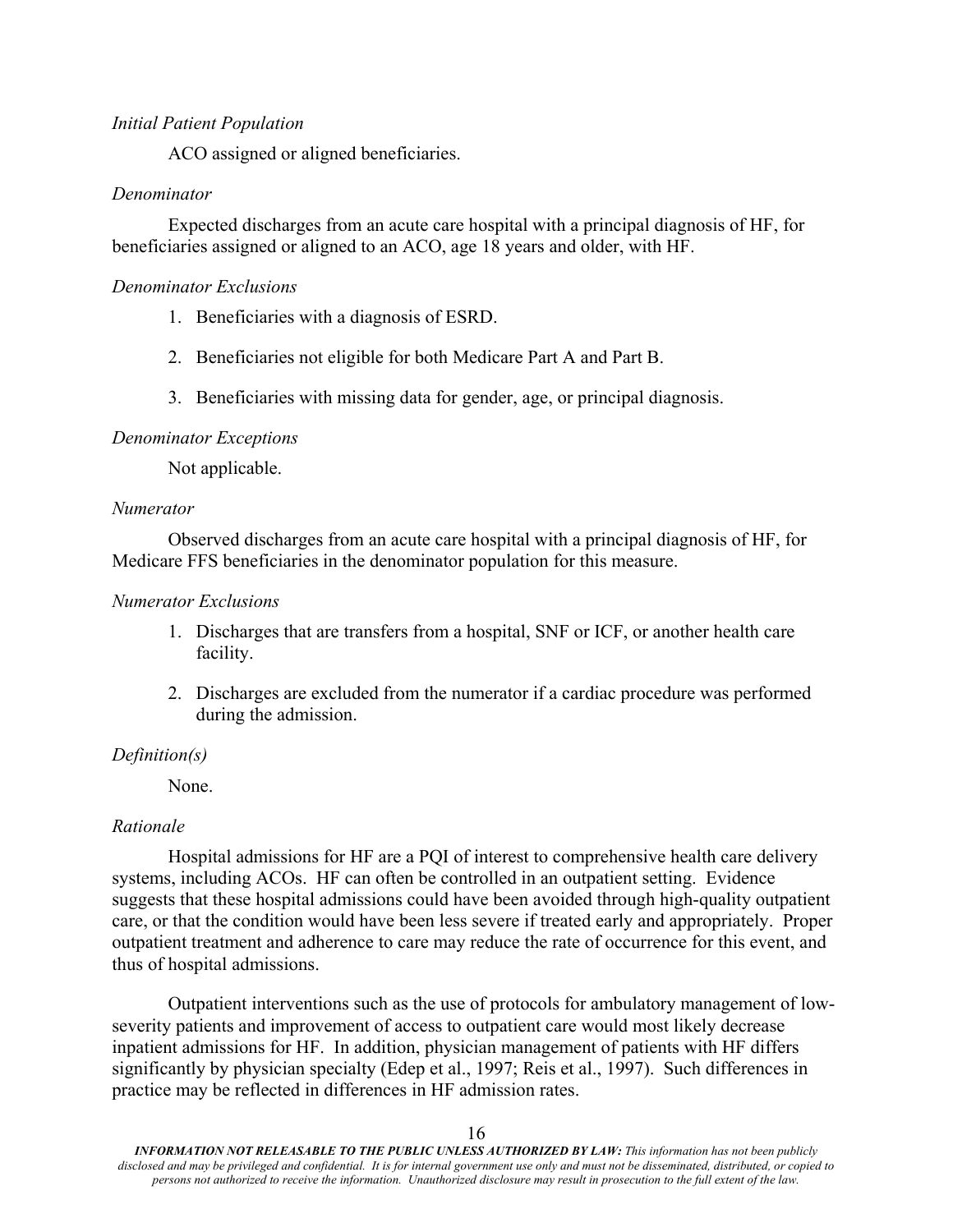#### *Clinical Recommendation Statements*

According to empirical results, areas with high rates of HF admissions also tend to have high rates of other ambulatory sensitive conditions admissions. The signal ratio (i.e., the proportion of the total variation across areas that is truly related to systematic differences in area performance rather than random variation) is very high, at 93.0 percent, indicating that the observed differences in age-sex adjusted rates very likely represent true differences across areas (AHRQ, 2007). Risk adjustment for age and sex appears to most affect the areas with the highest rates. As a PQI, admissions for HF are not a measure of hospital quality, but rather one measure of outpatient and other health care.

This indicator was originally developed by Billings et al. in conjunction with the United Hospital Fund of New York. It was subsequently adopted by the Institute of Medicine and has been widely used in a variety of studies of avoidable hospitalizations (Bindman et al., 1995; Rosenthal et al., 1997).

## **2.2.5 ACO-36: All-Cause Unplanned Admissions for Patients with Diabetes**

## <span id="page-20-0"></span>*Description*

Rate of risk-standardized, acute, unplanned hospital admissions among beneficiaries 65 years and older with diabetes who are assigned or aligned to the ACO.

## *Initial Patient Population*

ACO assigned or aligned beneficiaries with diabetes.

## *Improvement Notation*

Lower risk standardized acute admission rate (RSAAR) scores are better. The measure score reported on the ACO quality reports represents the predicted acute admission rate divided by the expected acute admission rate. This result is multiplied by an average acute admission rate (across all ACOs), resulting in the RSAAR.

**The predicted acute admission rate** represents the predicted ACO acute admission rate after adjustment for ACO case mix and individual ACO effect.

**The expected acute admission rate** represents the expected ACO acute admission rate after adjustment for only ACO case mix.

The MIF is updated annually and is made available at [http://www.cms.gov/Medicare/Medicare-Fee-for-Service-](http://www.cms.gov/Medicare/Medicare-Fee-for-Service-Payment/sharedsavingsprogram/Quality_Measures_Standards.html)[Payment/sharedsavingsprogram/Quality\\_Measures\\_Standards.html.](http://www.cms.gov/Medicare/Medicare-Fee-for-Service-Payment/sharedsavingsprogram/Quality_Measures_Standards.html)

## *Denominator*

The targeted patient population is beneficiaries age 65 years and older assigned or aligned to the ACO during the measurement period with a diagnosis of diabetes. To be included in the cohort, beneficiaries must have one inpatient or two outpatient diabetes diagnosis codes in any position within 1 year prior to the measurement period.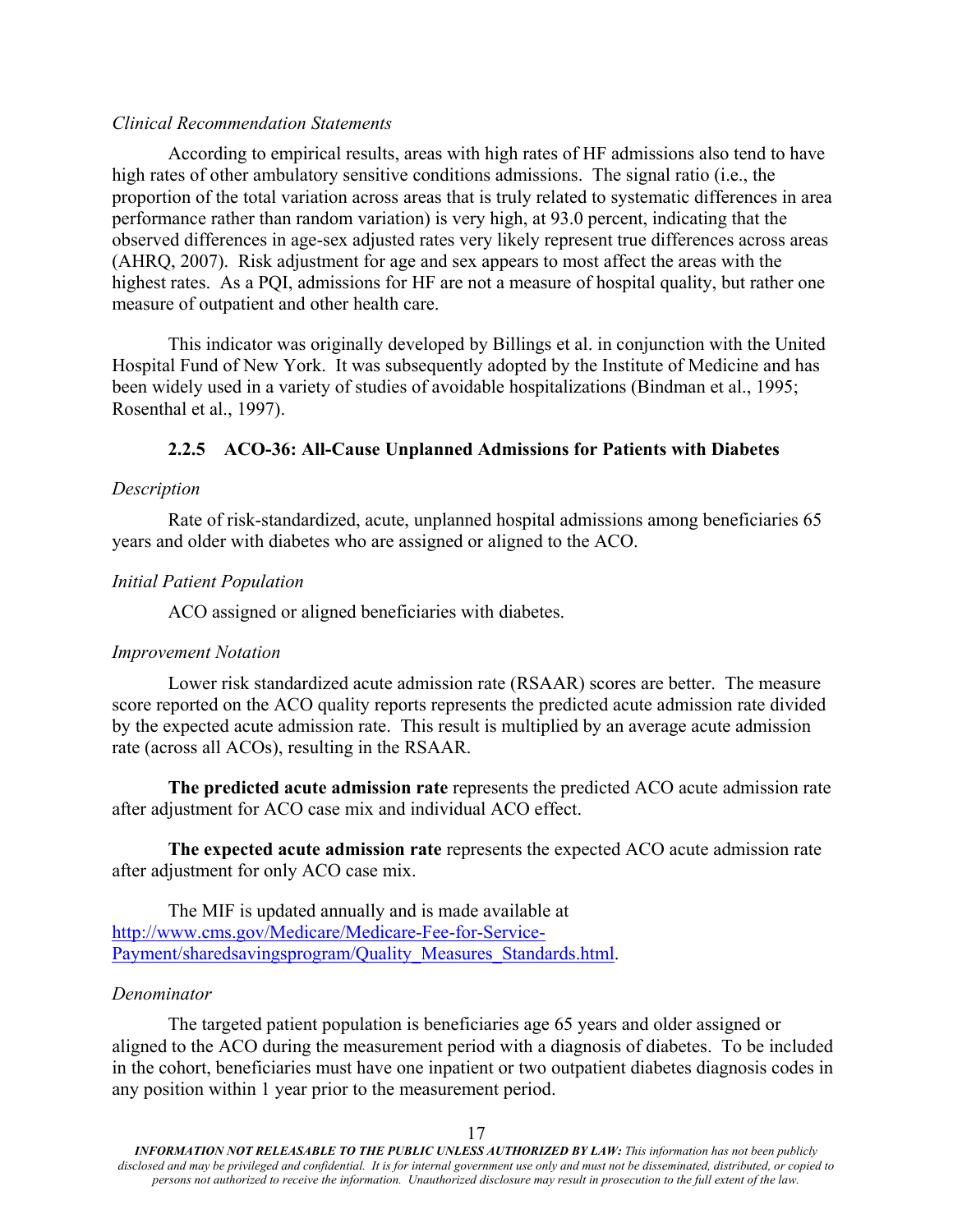#### *Denominator Exclusions*

- 1. Beneficiaries that do not have 12 months continuous enrollment in Medicare Part A and Part B during the year prior to the measurement year.
- 2. Beneficiaries that do not have 12 months continuous enrollment in Medicare Part A during the measurement year. Beneficiaries who become deceased during the measurement period are excluded if they do not have continuous enrollment in Medicare Part A until death (i.e., the 12-month requirement is relaxed for these beneficiaries). Beneficiaries with continuous enrollment until death are excluded after the time of death.

#### *Denominator Exceptions*

Not applicable.

#### *Numerator*

Number of acute unplanned admissions for people at risk for admission. Persons are considered at risk for admission if they are included in the denominator (as described above), alive, enrolled in FFS Medicare, and not currently admitted to an acute care hospital.

## *Numerator Exclusions*

Not applicable.

#### *Definition(s)*

None.

## *Rationale*

The goal of this measure is to evaluate and improve the quality of care for patients with diabetes cared for by ACOs. These patients account for a significant proportion of Medicare beneficiaries, and they experience high morbidity and costs associated with their disease. These patients need efficient, coordinated, and patient-centered care management. They also benefit from provider support and infrastructure that facilitate effective chronic disease management. This measure is focused on hospital admissions for acute illness as the outcome because these admissions are often sentinel events associated with high morbidity as well as physical and emotional stress; they also result in high costs for both the patient and the ACO. Research shows that effective health care can lower the risk of admission for these vulnerable groups of patients.

This measure is intended to incentivize providers to deliver high-quality, coordinated care that focuses on the whole patient. ACOs were created to achieve the goals of improved care, improved population health, and lower cost. Consistent with this mission, we envision that the measure will incentivize providers participating in ACOs to collaborate to provide the best system of clinical care and to partner with health and non-health-related organizations in their communities, as appropriate, to improve the health of their patient population.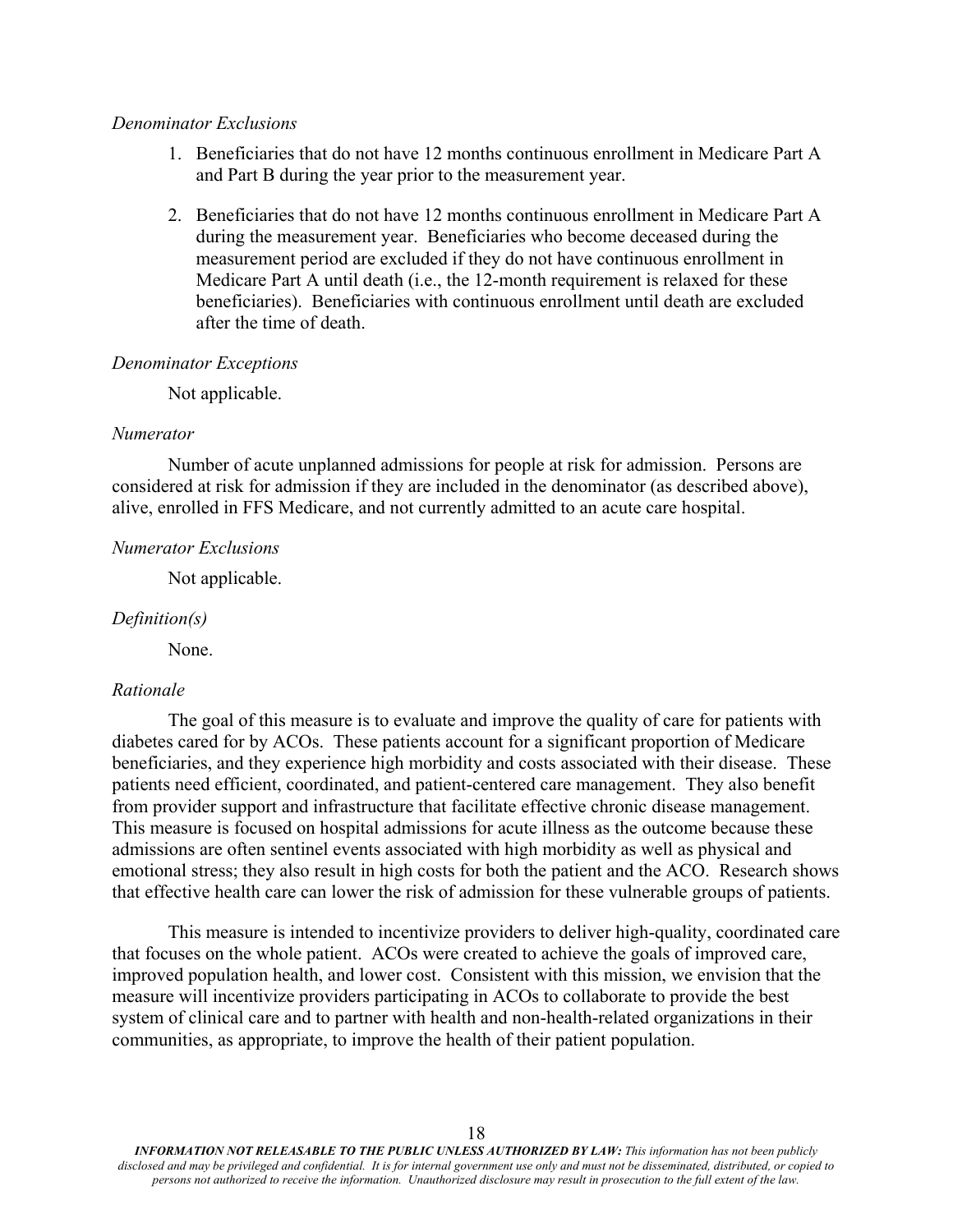#### *Clinical Recommendation Statements*

Research shows that effective health care can lower the risk of admission for patients with diabetes (Sadur et al., 1999; Chen et al., 2010; United States Congress, 2010; Brown et al., 2012; CMS, 2012b; Leong et al., 2013; McCarthy, Cohen, and Johnson, 2013). For example, specific system-based interventions such as seeing a physician involved in a pay-forperformance program for diabetes care or participation in group outpatient visits with a diabetes nurse educator have been associated with lower all-cause hospitalization rates among these patients (Levine et al., 2012). This measure may identify variation in hospital admission rates and incentivize ACOs and their providers to develop efficient and coordinated chronic disease management strategies that anticipate and respond to patients' needs and preferences. Measuring admissions is consistent with ACOs' commitment to deliver patient-centered care that fulfills the goals of the Department of Health and Human Services' National Quality Strategy—improving population health, providing better care, and lowering health care costs (U.S. Department of Health and Human Services, 2010).

## **2.2.6 ACO-37: All-Cause Unplanned Admissions for Patients with Heart Failure**

## <span id="page-22-0"></span>*Description*

Rate of risk-standardized, acute, unplanned hospital admissions among beneficiaries 65 years and older with heart failure who are assigned or aligned to the ACO.

## *Initial Patient Population*

ACO assigned or aligned beneficiaries with heart failure.

## *Improvement Notation*

Lower RSAAR scores are better. The measure score reported on the ACO quality reports represents the predicted acute admission rate divided by the expected acute admission rate. This result is multiplied by an average acute admission rate (across all ACOs), resulting in the RSAAR.

**The predicted acute admission rate** represents the predicted ACO acute admission rate after adjustment for ACO case mix and individual ACO effect.

**The expected acute admission rate** represents the expected ACO acute admission rate after adjustment for only ACO case mix.

The MIF is updated annually and is made available at [http://www.cms.gov/Medicare/Medicare-Fee-for-Service-](http://www.cms.gov/Medicare/Medicare-Fee-for-Service-Payment/sharedsavingsprogram/Quality_Measures_Standards.html)[Payment/sharedsavingsprogram/Quality\\_Measures\\_Standards.html.](http://www.cms.gov/Medicare/Medicare-Fee-for-Service-Payment/sharedsavingsprogram/Quality_Measures_Standards.html)

## *Denominator*

The targeted patient population is beneficiaries age 65 years and older assigned or aligned to the ACO during the measurement period with a diagnosis of heart failure. To be included in the cohort, patients must have one inpatient principal discharge diagnosis code of heart failure or two heart failure diagnosis codes in any position (Medicare Part A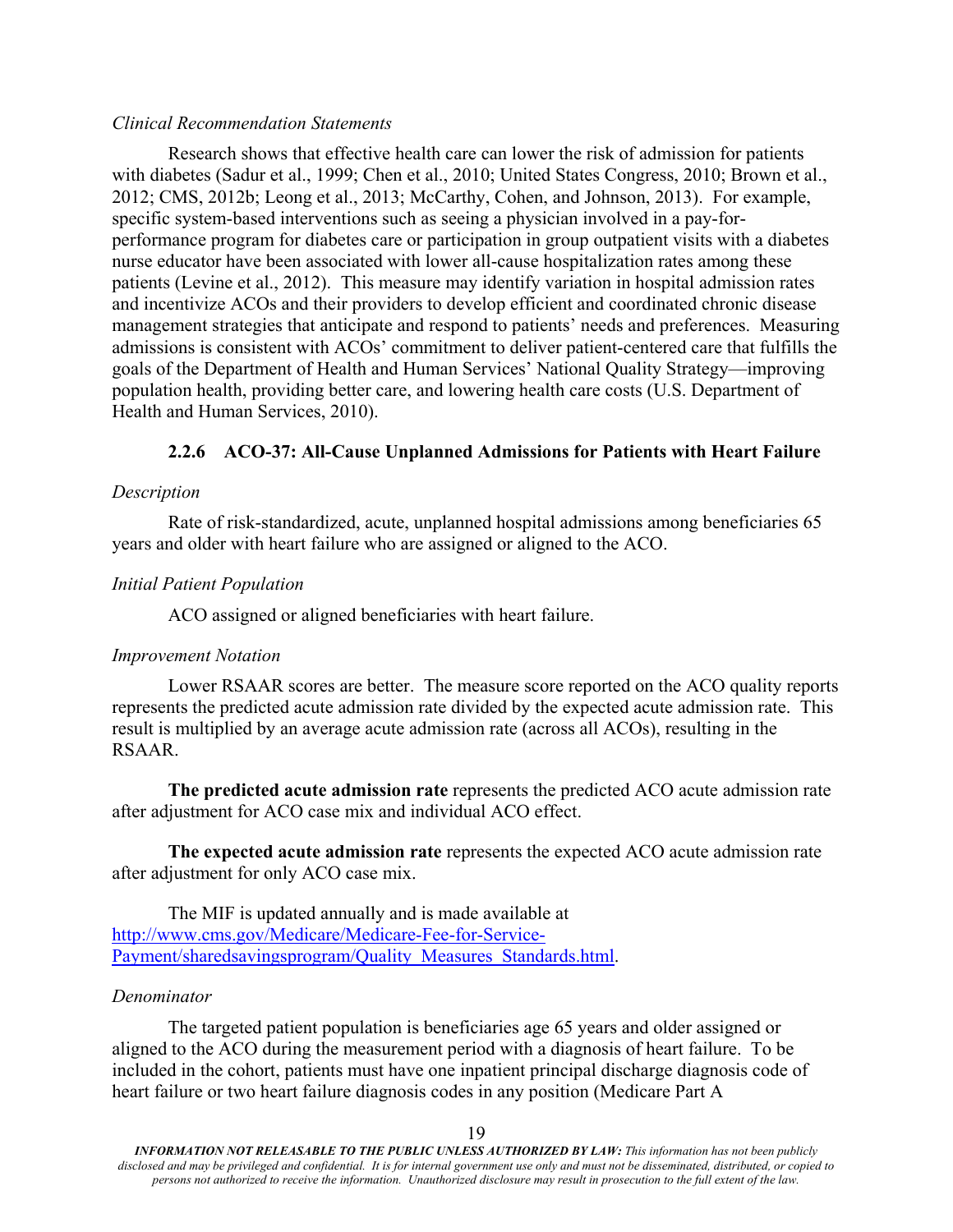inpatient/outpatient and Part B Carrier claims) within 1 or 2 years prior to the measurement period.

#### *Denominator Exclusions*

- 1. Patients with left ventricular assist devices.
- 2. Beneficiaries that do not have 12 months continuous enrollment in Medicare Part A and Part B during the year prior to the measurement year.
- 3. Beneficiaries that do not have 12 months continuous enrollment in Medicare Part A during the measurement year. Beneficiaries who become deceased during the measurement period are excluded if they do not have continuous enrollment in Medicare Part A until death (i.e., the 12-month requirement is relaxed for these beneficiaries). Beneficiaries with continuous enrollment until death are excluded after the time of death.

## *Denominator Exceptions*

Not applicable.

#### *Numerator*

Number of acute unplanned admissions for patients at risk for admission. Persons are considered at risk for admission if they are alive, enrolled in FFS Medicare, and not currently admitted.

## *Numerator Exclusions*

Not applicable.

#### *Definition(s)*

None.

## *Rationale*

The goal of this measure is to evaluate and improve the quality of care for patients with heart failure cared for by ACOs. These patients account for a significant proportion of Medicare beneficiaries, and they experience high morbidity and costs associated with their disease. These patients need efficient, coordinated, and patient-centered care management. They also benefit from provider support and infrastructure that facilitate effective chronic disease management. This measure is focused on hospital admissions for acute illness as the outcome because these admissions are often sentinel events associated with high morbidity as well as physical and emotional stress; they also result in high costs for both the patient and the ACO. Research shows that effective health care can lower the risk of admission for these vulnerable groups of patients.

This measure is intended to incentivize providers to deliver high-quality, coordinated care that focuses on the whole patient. ACOs were conceptualized and created to achieve the goals of improved care, improved population health, and lower cost. Consistent with this mission, we envision that the measure will incentivize providers participating in ACOs to collaborate to

*INFORMATION NOT RELEASABLE TO THE PUBLIC UNLESS AUTHORIZED BY LAW: This information has not been publicly disclosed and may be privileged and confidential. It is for internal government use only and must not be disseminated, distributed, or copied to persons not authorized to receive the information. Unauthorized disclosure may result in prosecution to the full extent of the law.*

20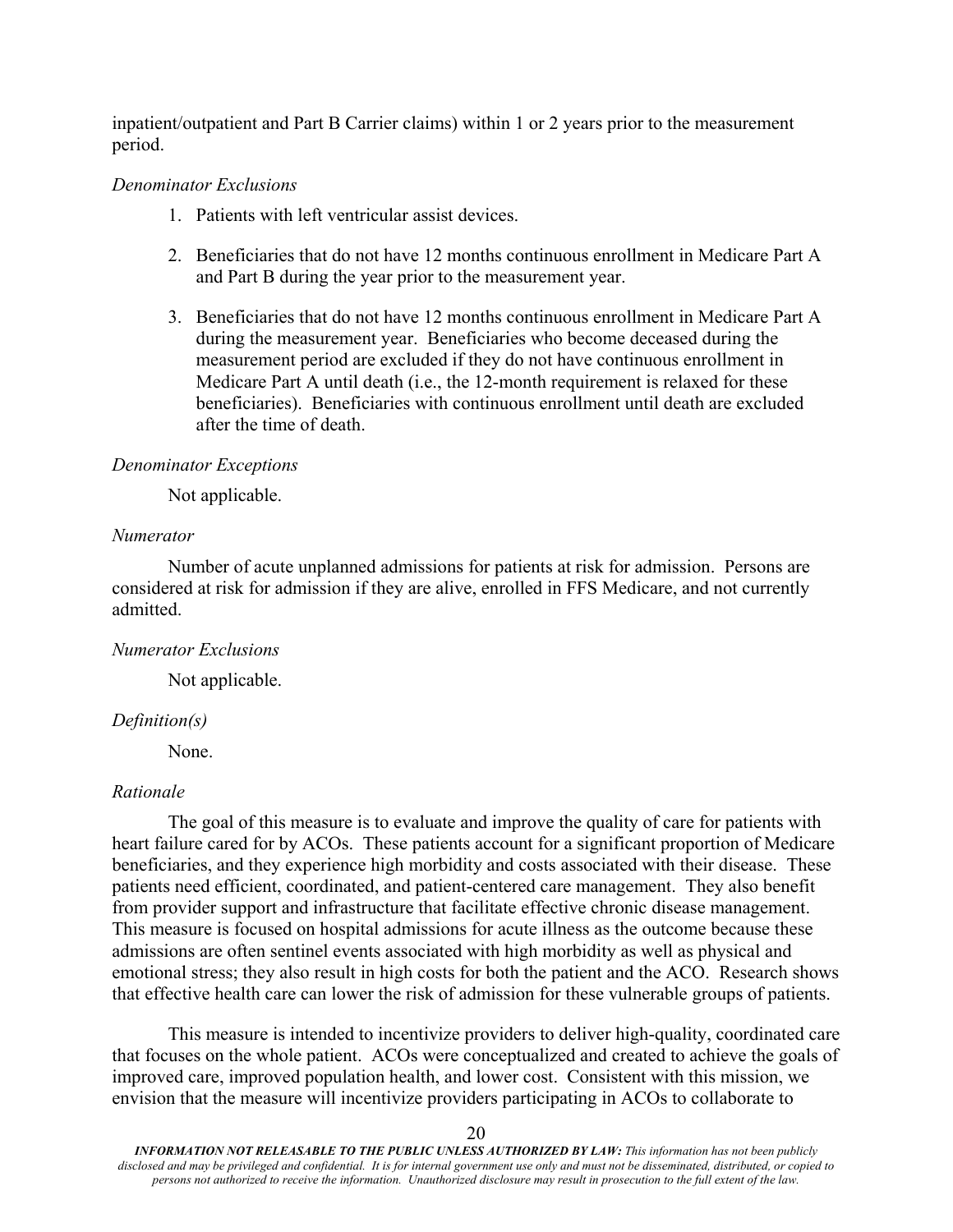provide the best system of clinical care and to partner with health and non-health related organizations in their communities, as appropriate, to improve the health of their patient population.

## *Clinical Recommendation Statements*

Research shows that effective health care can lower the risk of admission for patients with heart failure (United States Congress, 2010; Brown et al., 2012; CMS, 2012b; McCarthy, Cohen, and Johnson, 2013). For example, efforts to improve coordination and navigation of the health care system, along with home-based interventions and exercise-based rehabilitation therapy among patients with heart failure, may reduce the risk of hospitalization (Inglis et al., 2006; Austin et al., 2008; Zhang et al., 2008; United States Congress, 2010; Taylor et al., 2014).

It is our vision that these measures will illuminate variation among ACOs in hospital admission rates and incentivize providers participating in ACOs to develop efficient and coordinated chronic disease management strategies that anticipate and respond to patients' needs and preferences. This vision is consistent with ACOs' commitment to deliver patient-centered care that fulfills the goals of the Department of Health and Human Services' National Quality Strategy—improving population health, providing better care, and lowering health care costs (U.S. Department of Health and Human Services, 2010).

## **2.2.7 ACO-38: All-Cause Unplanned Admissions for Patients with Multiple Chronic Conditions (MCCs)**

#### <span id="page-24-0"></span>*Description*

Rate of risk-standardized acute, unplanned hospital admissions among beneficiaries 65 years and older with MCCs who are assigned or aligned to the ACO.

## *Initial Patient Population*

ACO assigned or aligned beneficiaries with two or more of the eight chronic disease groups:

- 1. Acute myocardial infarction
- 2. Alzheimer's disease and related disorders or senile dementia
- 3. Atrial fibrillation
- 4. Chronic kidney disease
- 5. COPD and asthma
- 6. Depression
- 7. Heart failure
- 8. Stroke and transient ischemic attack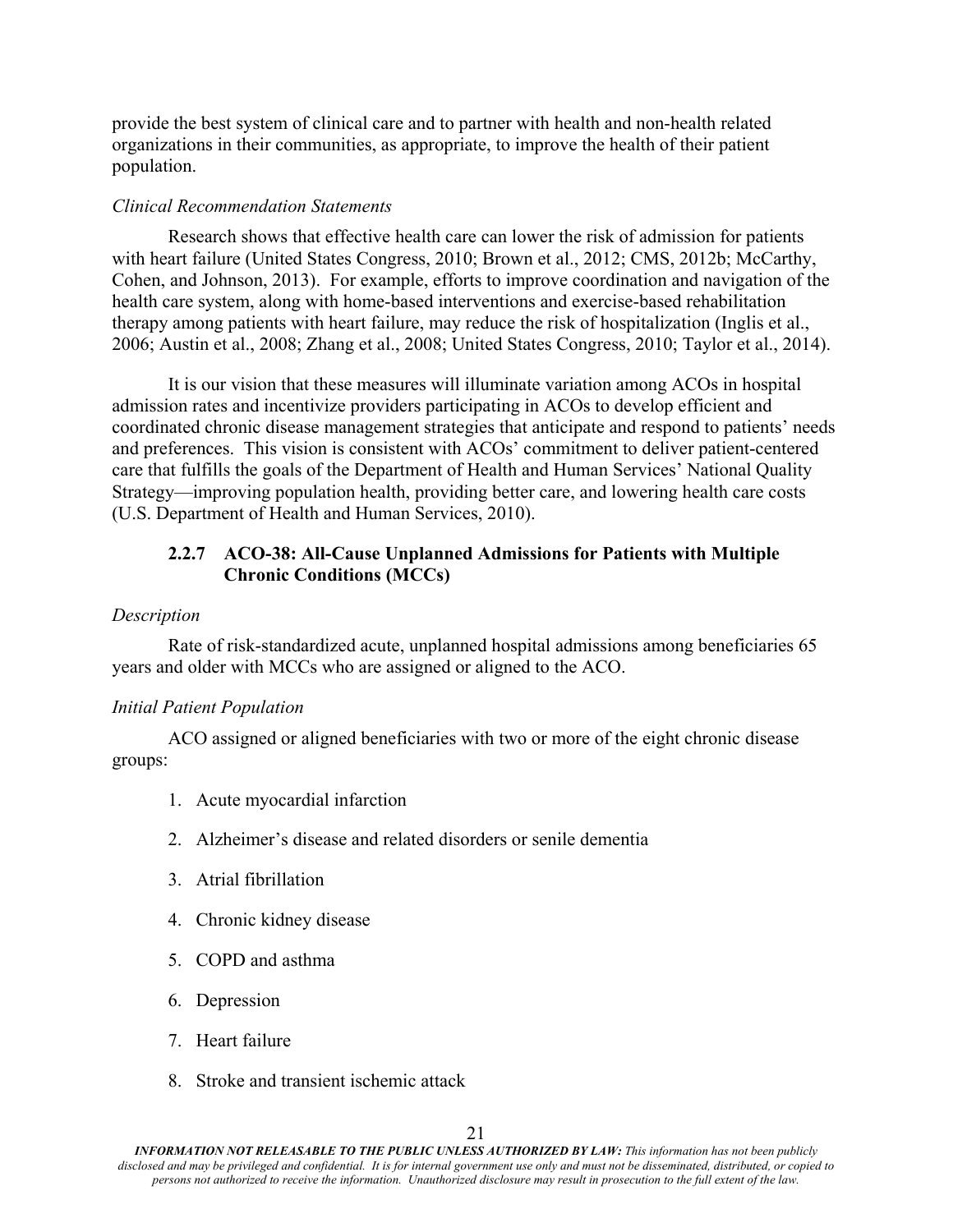#### *Improvement Notation*

Lower RSAAR scores are better. The measure score reported on the ACO quality reports represents the predicted acute admission rate divided by the expected acute admission rate. This result is multiplied by an average acute admission rate (across all ACOs), resulting in the RSRR.

**The predicted acute admission rate** represents the predicted ACO acute admission rate after adjustment for ACO case mix and individual ACO effect.

**The expected acute admission rate** represents the expected ACO acute admission rate after adjustment for only ACO case mix.

The MIF is updated annually and is made available at [http://www.cms.gov/Medicare/Medicare-Fee-for-Service-](http://www.cms.gov/Medicare/Medicare-Fee-for-Service-Payment/sharedsavingsprogram/Quality_Measures_Standards.html)[Payment/sharedsavingsprogram/Quality\\_Measures\\_Standards.html.](http://www.cms.gov/Medicare/Medicare-Fee-for-Service-Payment/sharedsavingsprogram/Quality_Measures_Standards.html)

## *Denominator*

Our target population is beneficiaries age 65 years and older assigned or aligned to the ACO whose combinations of chronic conditions put them at high risk of admission and whose admission rates could be lowered through better care. NQF's "Multiple Chronic Conditions Measurement Framework" defines patients with MCCs as people "having two or more concurrent chronic conditions that…. Act together to significantly increase the complexity of management, and affect functional roles and health outcomes, compromise life expectancy, or hinder self-management" (National Quality Forum (NQF), 2012).

## *Denominator Exclusions*

- 1. Beneficiaries that do not have 12 months continuous enrollment in Medicare Part A and Part B during the year prior to the measurement year.
- 2. Beneficiaries that do not have 12 months continuous enrollment in Medicare Part A during the measurement year. Beneficiaries who become deceased during the measurement period are excluded if they do not have continuous enrollment in Medicare Part A until death (i.e., the 12-month requirement is relaxed for these beneficiaries). Beneficiaries with continuous enrollment until death are excluded after the time of death.

## *Denominator Exceptions*

Not applicable.

## *Numerator*

Number of acute unplanned admissions for patients at risk for admission. Persons are considered at risk for admission if they are alive, enrolled in FFS Medicare, and not currently admitted to an acute care hospital.

## *Numerator Exclusions*

Not applicable.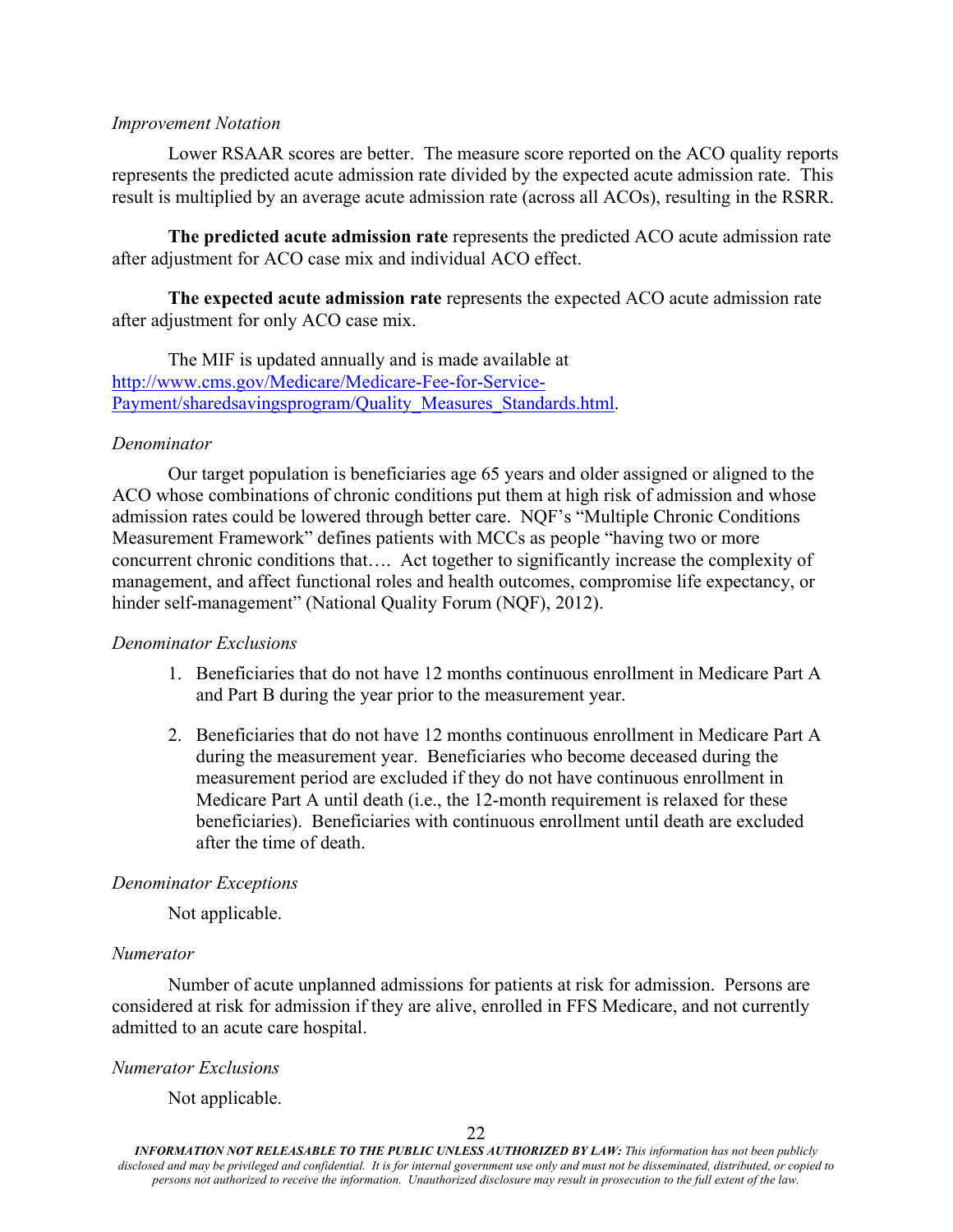#### *Definition(s)*

None.

#### *Rationale*

As of 2010, more than two-thirds of Medicare beneficiaries had been diagnosed with or treated for two or more chronic conditions (CMS, 2012a). People with MCCs are more likely to be admitted to the hospital than those without chronic conditions or with a single chronic condition. Additionally, they are more likely to visit the emergency department, use post-acute care (such as SNFs), and require home health assistance (CMS, 2012a). No quality measures specifically designed for this population exist to assess quality of care or to enable the evaluation of whether current efforts to improve care are successful; this measure is designed to help fill that gap as called for in NQF's "Multiple Chronic Conditions Measurement Framework" (National Quality Forum (NQF), 2012).

The measure is focused on ACOs because providers in ACOs share responsibility for patients' ambulatory care, and better coordinated care should lower the risk of hospitalization for this vulnerable population. The measure is designed to illuminate variation in hospital admission rates and incentivize providers that are participating in ACOs to develop efficient and coordinated chronic disease management strategies that anticipate and respond to patients' needs and preferences. The measure is also consistent with ACOs' commitment to deliver patientcentered care that fulfills the goals of the Department of Health and Human Services' National Quality Strategy—improving population health, providing better care, and lowering health care costs (U.S. Department of Health and Human Services, 2010).

Measuring all-cause acute admissions is important in efforts to assess the quality of care as experienced by the patient and to drive overall improvements in care quality, coordination, and efficiency that are not specific to certain diseases. Ambulatory care providers can act together to lower patients' risk for a wide range of acute illness requiring admission in several ways:

- 1. Provide optimal and accessible chronic disease management to reduce catastrophic sequelae of chronic disease. For example:
	- a. Support healthy lifestyle behaviors and optimize medical management to minimize the risk for cardiovascular events such as stroke and heart attacks.
	- b. Carefully monitor and act early to address chronic problems that require major interventions if allowed to progress (e.g., assessment and treatment of peripheral artery disease in persistent infections in order to prevent amputation).
- 2. Anticipate and manage the interactions between chronic conditions. For example:
	- a. Closely monitor renal function in patients on diuretic therapy for heart failure and chronic kidney disease.
	- b. Minimize polypharmacy to reduce drug-drug and drug-disease interactions.
	- c. Assess and treat depression to improve self-efficacy and self-management of chronic disease.

23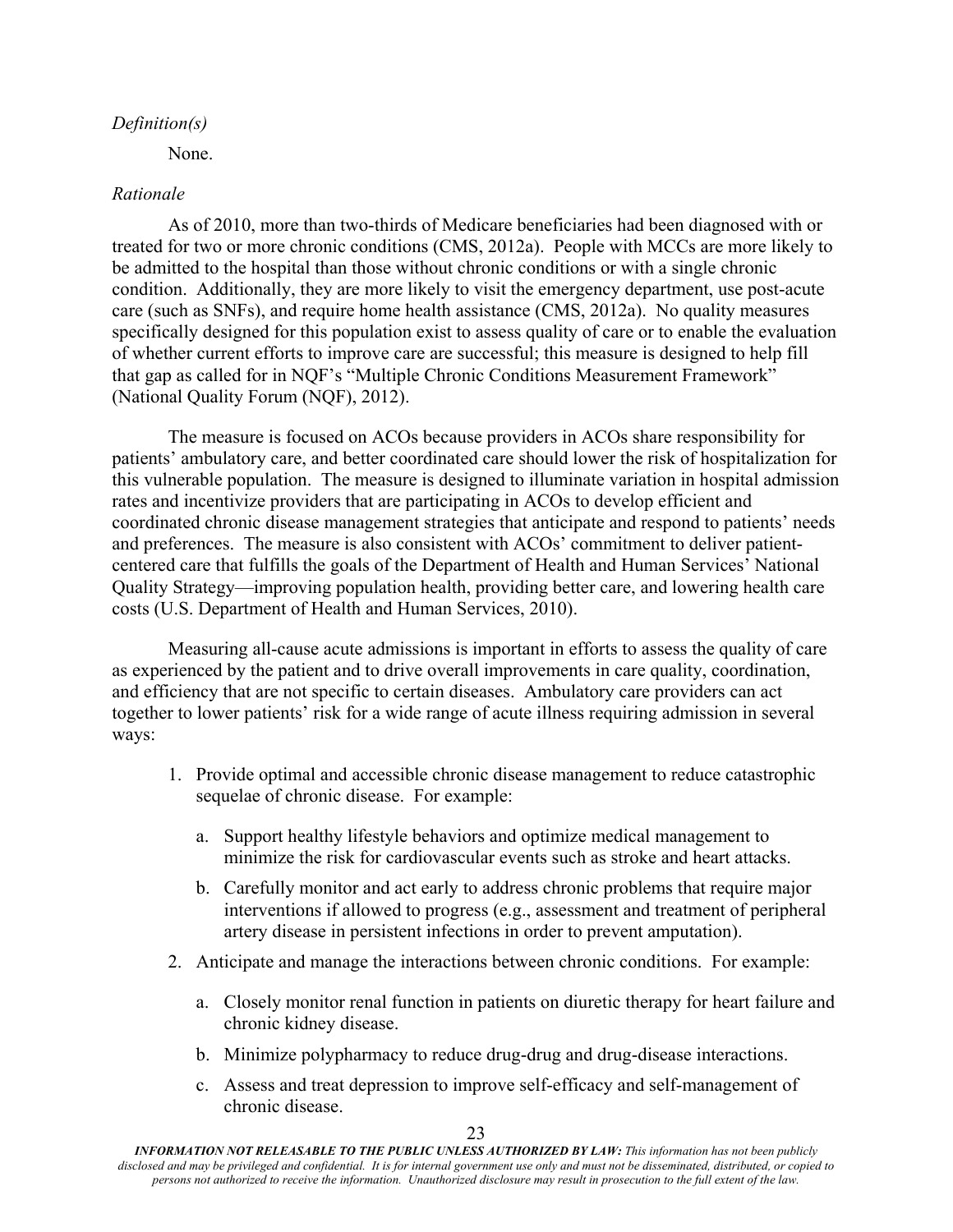- 3. Provide optimal primary prevention of acute illnesses, such as recommended immunizations and screening.
- 4. Facilitate rapid, effective ambulatory intervention when acute illness does occur, whether related or unrelated to the chronic conditions. For example:
	- a. Promptly prescribe antibiotics for presumed bacterial pneumonia and diuretic treatment for fluid overload in heart failure.
	- b. Empower patients to recognize symptoms and to seek timely care.
	- c. Create accessible care options for patients (for example, weekend or evening hours; capacity to deliver intravenous medications).
- 5. Partner with the government, local businesses, and community organizations to improve support for patients with chronic illness. For example:
	- a. Collaborate with home nursing programs.
	- b. Partner with local businesses to increase opportunities to engage in healthy lifestyle behaviors.
	- c. Provide outreach and services at senior centers.

#### *Clinical Recommendation Statements*

Measuring acute, unplanned admissions for ACO assigned beneficiaries with chronic disease incentivizes providers participating in ACOs to improve patient-centered care and outcomes for these patients. Providers within an ACO share responsibility for delivering primary preventive services, chronic disease management, and acute care to patients with MCCs. Further, providers accept accountability for patient outcomes; providers form ACOs voluntarily and commit to the goals of the ACO program, which include providing better coordinated care and chronic disease management while lowering costs (CMS). These program goals are fully aligned with the objective of lowering patients' risk of admission (CMS). ACOs and providers should be better able to lower the risk of acute, unplanned admissions than less integrated Medicare FFS providers through strengthening preventive care, delivering better-coordinated and more-effective chronic disease management, and providing timely ambulatory care for acute exacerbations of chronic disease. ACOs may also need to engage with community organizations and health-related community services to facilitate effective chronic disease management.

Finally, a number of studies have shown that improvements in the delivery of health care services for ambulatory patients with MCCs can lower the risk of admission (Littleford and Kralik, 2000; Sommers et al., 2000; Dorr et al., 2008; Zhang et al., 2008; Chan et al., 2012; Levine et al., 2012). Demonstrated strategies include improving access to care; supporting selfcare in the home; better coordinating care across providers; and integrating social work, nursing, and medical services. This measure may identify variation among ACOs in hospital admission rates for people with MCCs and incentivize providers participating in ACOs to expand efforts to develop and implement efficient and coordinated chronic disease management strategies that anticipate and respond to patients' needs and preferences.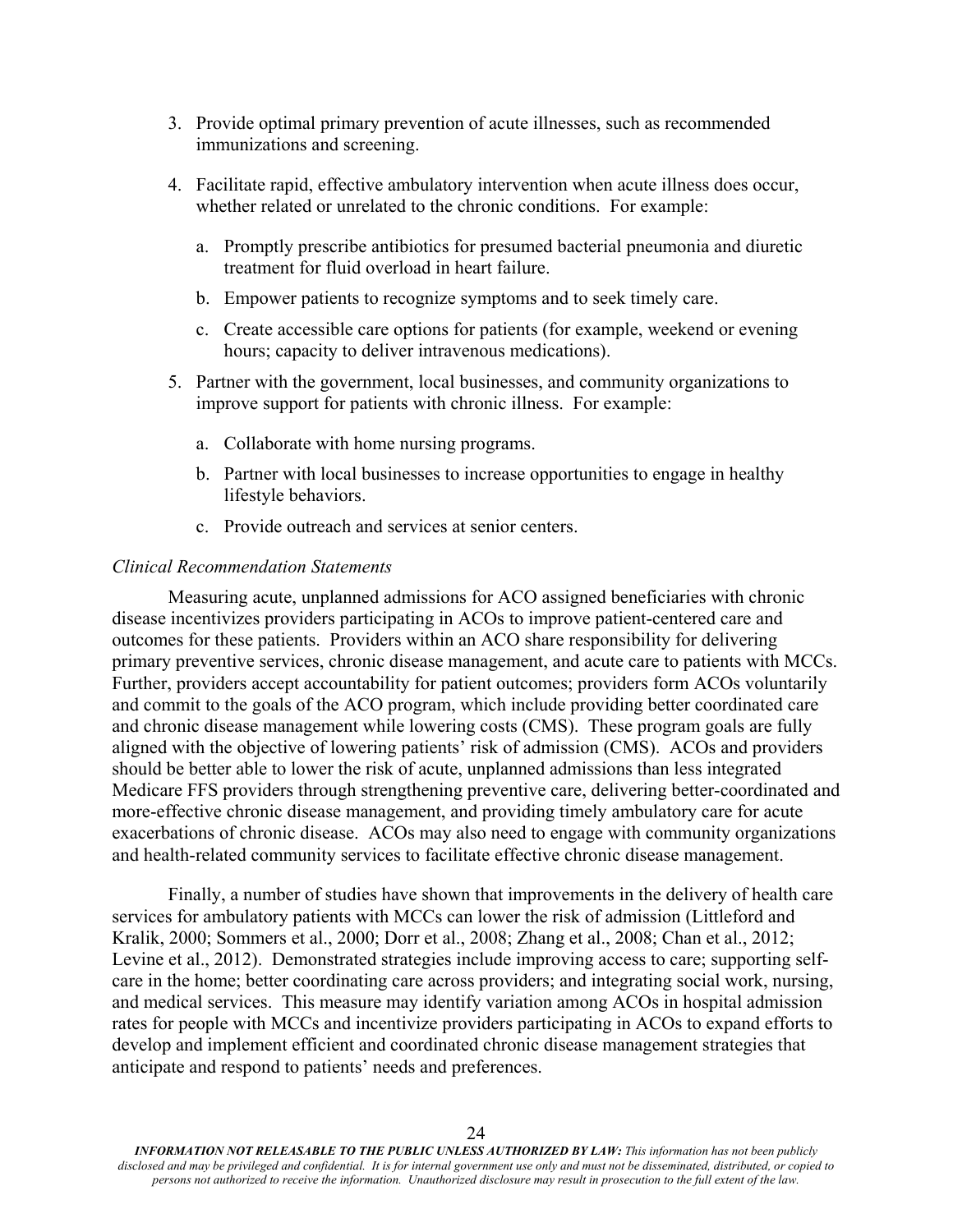## **2.2.8 ACO-11: Percent of Primary Care Physicians Who Successfully Meet Meaningful Use Requirements**

## <span id="page-28-0"></span>*Description*

Percentage of ACO primary care physicians (PCPs) who successfully attest to either the Medicare or Medicaid EHR Incentive Program.

#### *Improvement Notation*

Higher percentages indicate better performance. The MIF is updated annually and is made available at [http://www.cms.gov/Medicare/Medicare-Fee-for-Service-](http://www.cms.gov/Medicare/Medicare-Fee-for-Service-Payment/sharedsavingsprogram/Quality_Measures_Standards.html)[Payment/sharedsavingsprogram/Quality\\_Measures\\_Standards.html.](http://www.cms.gov/Medicare/Medicare-Fee-for-Service-Payment/sharedsavingsprogram/Quality_Measures_Standards.html)

## *Initial Patient Population*

PCPs in Shared Savings Program and Pioneer Model ACOs.

#### *Denominator*

All PCPs who are participating in an ACO in the reporting year under the Shared Savings Program or under the Medicare Pioneer ACO Model.

#### *Denominator Exclusions*

- 1. Entities (i.e., identified by Taxpayer Identification Number or CMS Certification Number) that are not used for beneficiary assignment.
- 2. Providers who did not bill any Medicare Part B primary care services during the reporting year.
- 3. Hospital-based physicians, as identified by CMS through Medicare claims, who are participating in a Shared Savings Program or Pioneer ACO model during the reporting year.
- 4. Physicians who are deceased.
- 5. Physicians who have been approved for a hardship exemption, to the extent this data is available.

#### *Denominator Exceptions*

None.

#### *Numerator*

PCPs participating in an ACO and identified as included in the denominator for that ACO for this quality measure, who have successfully attested to either the Medicare or Medicaid EHR Incentive Program for the current (2016) or prior (2015) reporting period.

## *Numerator Exclusions*

Not applicable.

25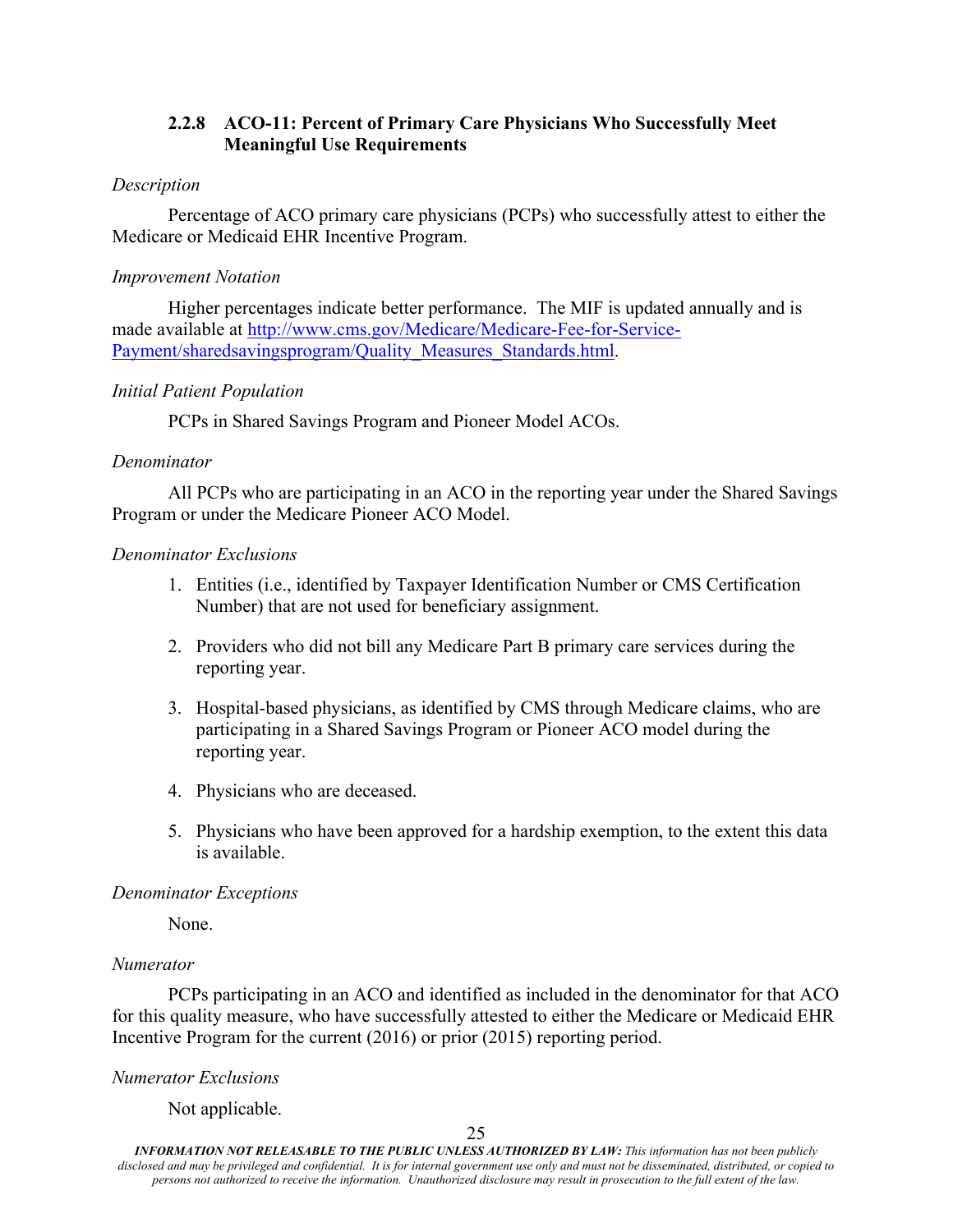#### *Rationale*

Health information technology (IT) has been shown to improve quality of care by increasing adherence to guidelines, supporting disease surveillance and monitoring, and decreasing medication errors through decision support and data aggregation capabilities (Chaudhry et al., 2006). According to a 2008 Congressional Budget Office (CBO) study, in addition to enabling providers to deliver care more efficiently, there is a potential to gain both internal and external savings from widespread adoption of health IT (CBO, 2008).

The American Recovery and Reinvestment Act of 2009 (ARRA) provides incentive payments for Medicare and Medicaid providers who "adopt, implement, upgrade, or meaningfully use certified electronic health records (EHR) technology." These incentives are intended to significantly improve health care processes and outcomes, and are part of the larger Health Information Technology for Economic and Clinical Health (HITECH) Act (Blumenthal and Tavenner, 2010). The goal of the HITECH act is to accelerate the adoption of health IT and utilization of qualified EHRs. The final rule for the EHR incentive program serves to establish guidelines and implement the HITECH incentive payments for meaningful use (CMS, 2010).

Under the final rule for the EHR incentive program, eligibility criteria for the successful attestation differ somewhat between the Medicare and Medicaid programs. To successfully attest to the Medicare EHR Incentive Program, PCPs must successfully demonstrate meaningful use for each year of participation in the program. To successfully attest to the Medicaid incentive payments, PCPs must adopt, implement, upgrade, or demonstrate meaningful use of certified EHR technology in the first year of participation and successfully demonstrate meaningful use in subsequent participation years (CMS, 2010).

#### *Clinical Recommendation Statements*

Electronic data capture and information sharing is critical to good care coordination and high-quality patient care. For the purposes of the Medicare and Medicaid EHR Incentive Programs, eligible professionals, eligible hospitals, and critical access hospitals (CAHs) must use certified EHR technology. Certified EHR technology gives assurance to purchasers and other users that an EHR system or module offers the necessary technological capability, functionality, and security to help them meet the meaningful use criteria. Certification also helps providers and patients be confident that the health IT products and systems they use are secure, can maintain data confidentially, and can work with other systems to share information.

The ARRA specifies three main components of meaningful use (CMS, 2010):

- 1. The use of a certified EHR in a meaningful manner, such as e-prescribing.
- 2. The use of certified EHR technology for electronic exchange of health information to improve the quality of health care.
- 3. The use of certified EHR technology to submit clinical quality and other measures.
- 4. The CMS criteria for meaningful use is currently at Modified Stage 2 criteria for all attesters. Stage 3 will be optional for providers in 2017 and required for all providers in 2018.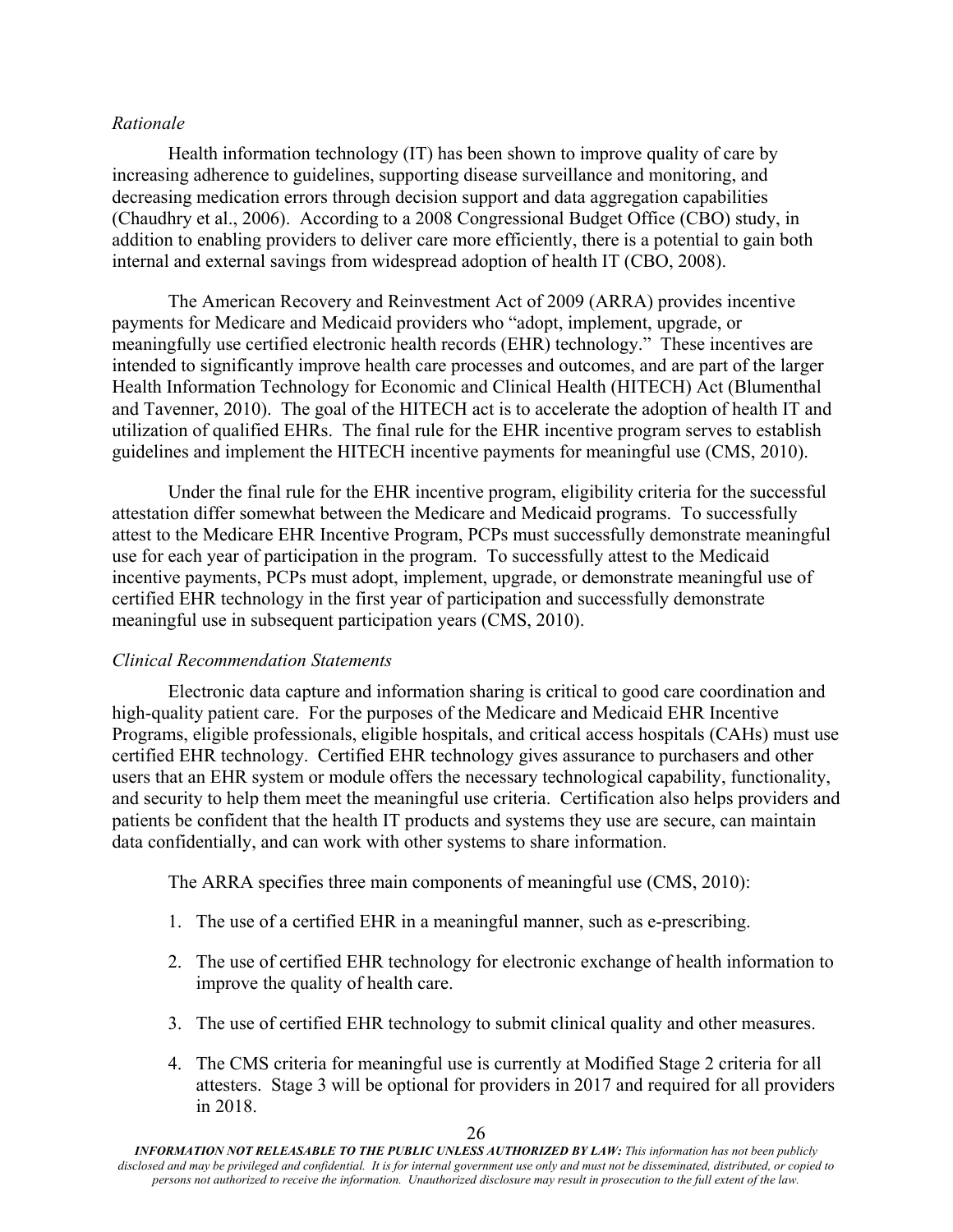# **2.2.9 Care Coordination and Patient Safety—ACO-Reported Measures**

<span id="page-30-0"></span>The remaining measures within this domain are GPRO Web Interface measures. As noted above, for the purposes of program coordination and version control, narrative descriptions for the GPRO Web Interface measures are not detailed in this document. These measures are most commonly referred to by their GPRO Web Interface number, which is how they are listed here. Two measures fall under this domain:

- CARE-2: Falls: Screening for Future Fall Risk
- CARE-3: Documentation of Current Medications in the Medical Record

For additional information regarding either of these measures, please refer to the following documents, available under the "2016 GPRO Web Interface Measures Documentation" link at [http://www.cms.gov/Medicare/Quality-Initiatives-Patient-Assessment-](http://www.cms.gov/Medicare/Quality-Initiatives-Patient-Assessment-Instruments/PQRS/GPRO_Web_Interface.html)[Instruments/PQRS/GPRO\\_Web\\_Interface.html:](http://www.cms.gov/Medicare/Quality-Initiatives-Patient-Assessment-Instruments/PQRS/GPRO_Web_Interface.html)

- 2016 GPRO Web Interface Narrative Specifications, Measures List and Release **Notes**
- 2016 GPRO Web Interface Supporting Documents and Release Notes
- 2016 GPRO Web Interface Performance Calculation Measure Flows

# <span id="page-30-1"></span>**2.3 Domain: At-Risk Population**

<span id="page-30-2"></span>All measures within this domain are reported through the GPRO Web Interface. As noted above, for the purposes of program coordination and version control, narrative descriptions for the GPRO Web Interface measures are not detailed in this document. These measures are most commonly referred to by their GPRO Web Interface number, which is how they are listed here.

# **2.3.1 Coronary Artery Disease Measures**

• CAD-7: Coronary Artery Disease: Angiotensin-Converting Enzyme Inhibitor or Angiotensin Receptor Blocker Therapy—Diabetes or Left Ventricular Systolic Dysfunction (LVEF  $\leq 40\%$ )

# <span id="page-30-3"></span>**2.3.2 Diabetes Measures**

- DM-2 (NQF 0059): Diabetes: Hemoglobin A1c Poor Control
- DM-7 (NQF 0055): Diabetes: Eye Exam

These two diabetes measures are scored together as a composite measure.

# <span id="page-30-4"></span>**2.3.3 Heart Failure Measures**

• HF-6: Heart Failure: Beta-Blocker Therapy for Left Ventricular Systolic Dysfunction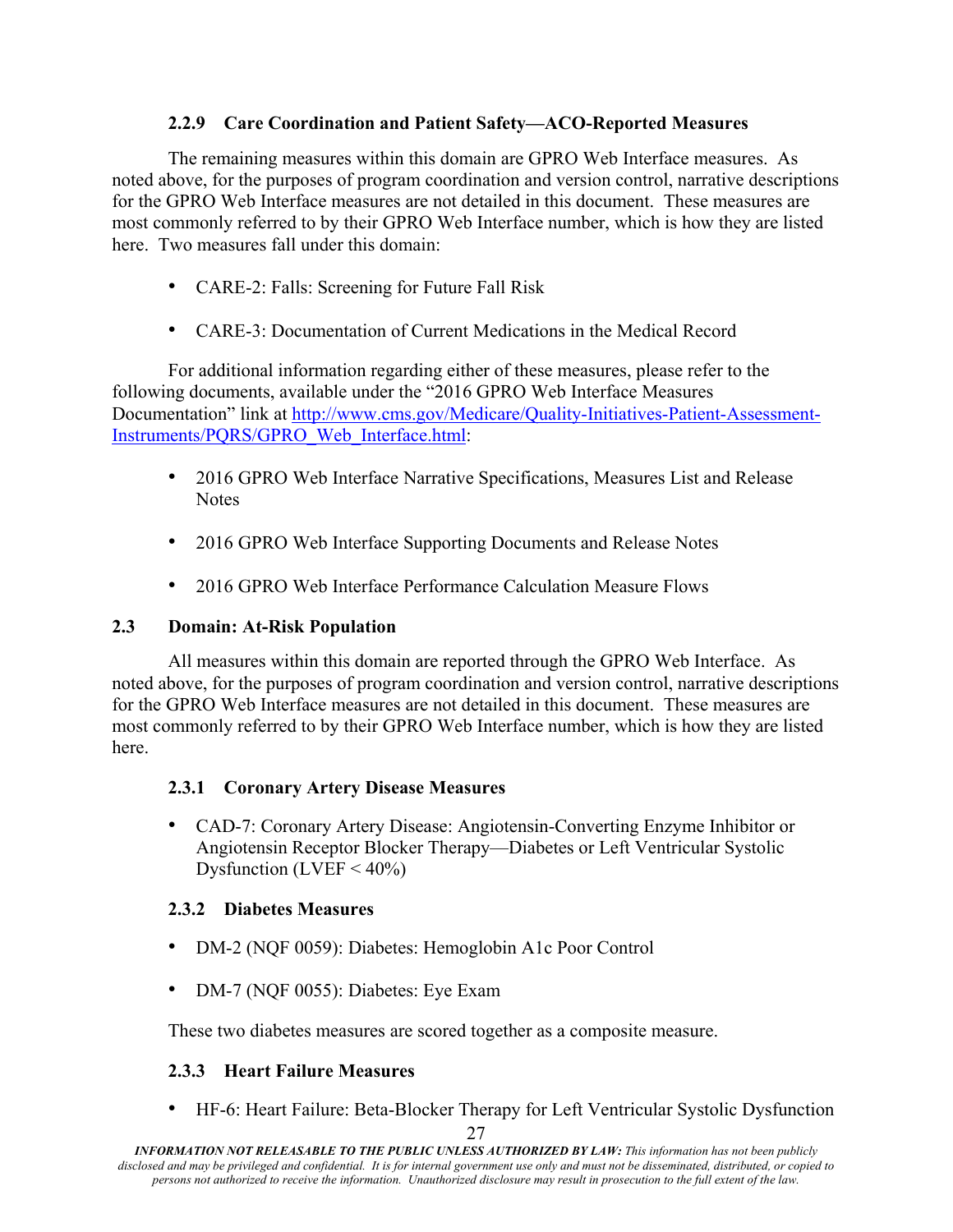# <span id="page-31-0"></span>**2.3.4 Hypertension Measures**

• HTN-2: Controlling High Blood Pressure

# <span id="page-31-1"></span>**2.3.5 Ischemic Vascular Disease Measures**

• IVD-2: Ischemic Vascular Disease: Use of Aspirin or Another Antithrombotic

# **2.3.6 Mental Health**

• MH-1: Depression Remission at 12 Months

<span id="page-31-2"></span>For additional information regarding any of these measures, please refer to the following documents, available under the "2016 GPRO Web Interface Measures Documentation" link at [http://www.cms.gov/Medicare/Quality-Initiatives-Patient-Assessment-](http://www.cms.gov/Medicare/Quality-Initiatives-Patient-Assessment-Instruments/PQRS/GPRO_Web_Interface.html)[Instruments/PQRS/GPRO\\_Web\\_Interface.html:](http://www.cms.gov/Medicare/Quality-Initiatives-Patient-Assessment-Instruments/PQRS/GPRO_Web_Interface.html)

- 2016 GPRO Web Interface Narrative Specifications, Measures List and Release **Notes**
- 2016 GPRO Web Interface Supporting Documents and Release Notes
- 2016 GPRO Web Interface Performance Calculation Measure Flows

# <span id="page-31-3"></span>**2.4 Domain: Preventive Care**

All measures within this domain are reported through the GPRO Web Interface. As noted above, for the purposes of program coordination and version control, narrative descriptions for the GPRO Web Interface measures are not detailed in this document. These measures are most commonly referred to by their GPRO Web Interface number, which is how they are listed here. The following measures are under this domain:

- PREV-5: Breast Cancer Screening
- PREV-6: Colorectal Cancer Screening
- PREV-7: Preventive Care and Screening: Influenza Immunization
- PREV-8: Pneumonia Vaccination Status for Older Adults
- PREV-9: Preventive Care and Screening: Body Mass Index Screening and Follow-Up
- PREV-10: Preventive Care and Screening: Tobacco Use: Screening and Cessation **Intervention**
- PREV-11: Preventive Care and Screening: Screening for High Blood Pressure and Follow-Up Documented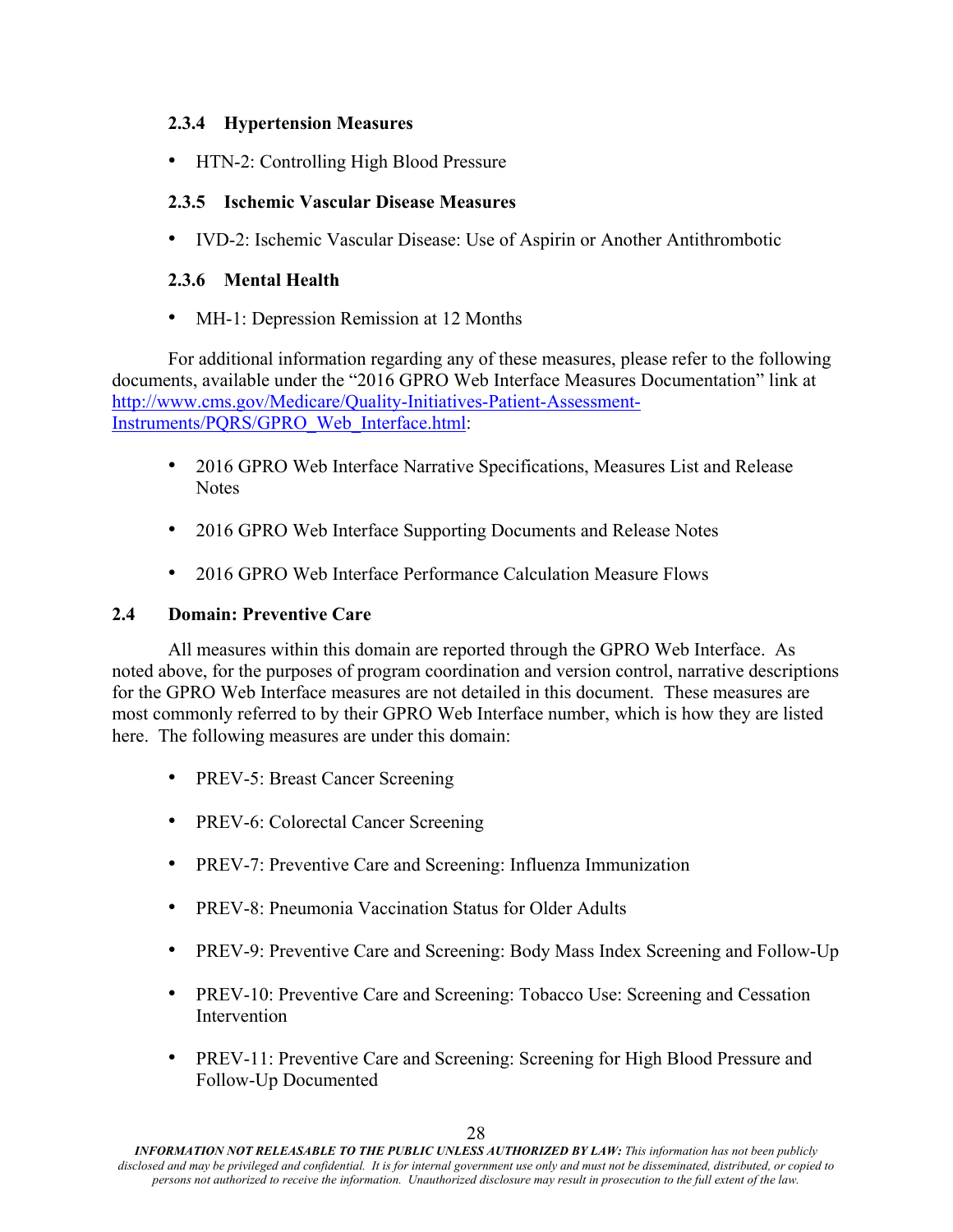- PREV-12 (NQF 0418): Preventive Care and Screening: Screening for Clinical Depression and Follow-Up Plan
- PREV-13: Statin Therapy for the Prevention and Treatment of Cardiovascular Disease

For additional information regarding any of these preventive care measures, please refer to the following documents, available under the "2016 GPRO Web Interface Measures Documentation" link at [http://www.cms.gov/Medicare/Quality-Initiatives-Patient-Assessment-](http://www.cms.gov/Medicare/Quality-Initiatives-Patient-Assessment-Instruments/PQRS/GPRO_Web_Interface.html)[Instruments/PQRS/GPRO\\_Web\\_Interface.html:](http://www.cms.gov/Medicare/Quality-Initiatives-Patient-Assessment-Instruments/PQRS/GPRO_Web_Interface.html)

- 2016 GPRO Web Interface Narrative Specifications, Measures List and Release **Notes**
- 2016 GPRO Web Interface Supporting Documents and Release Notes
- 2016 GPRO Web Interface Performance Calculation Measure Flows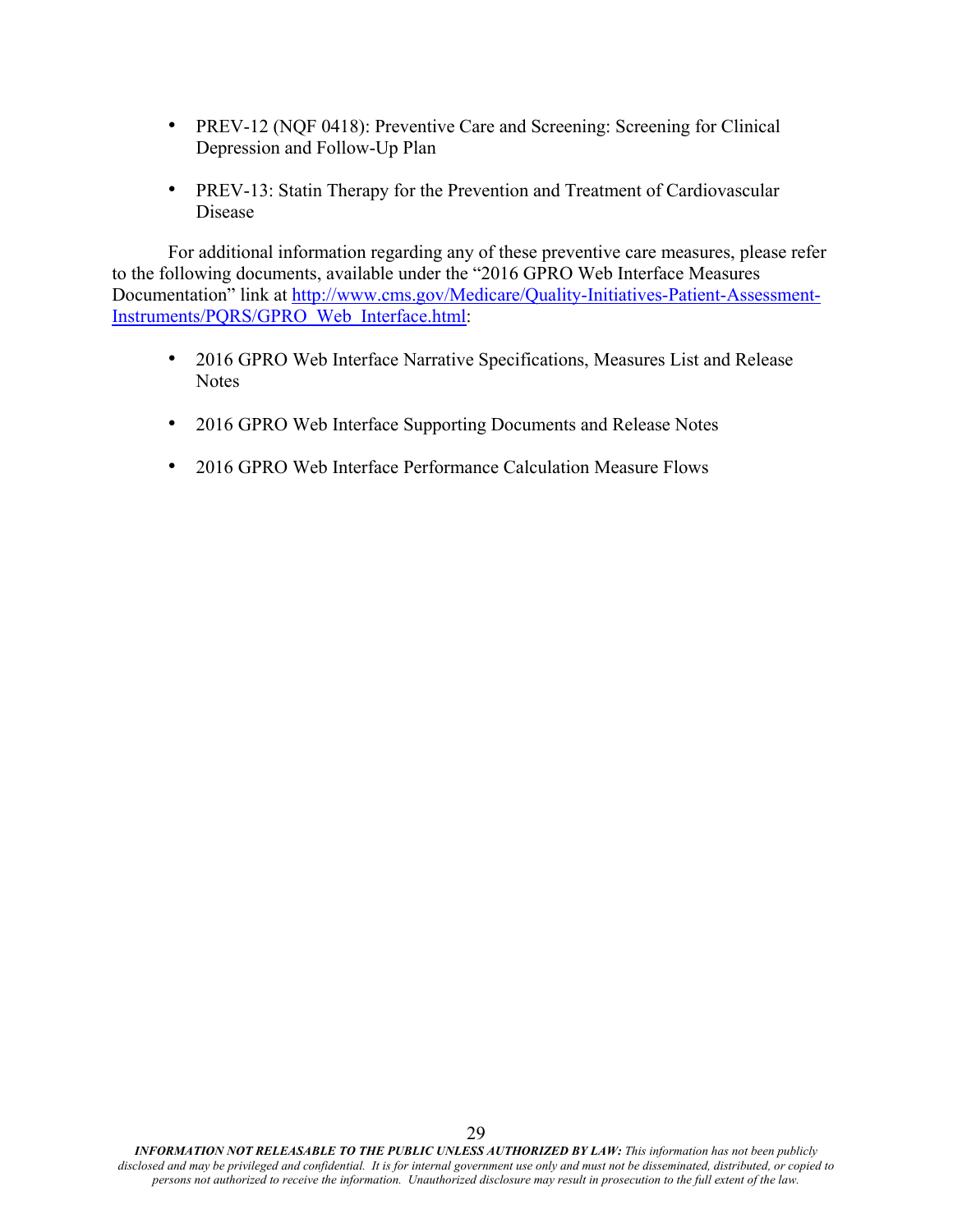*[This page intentionally left blank.]*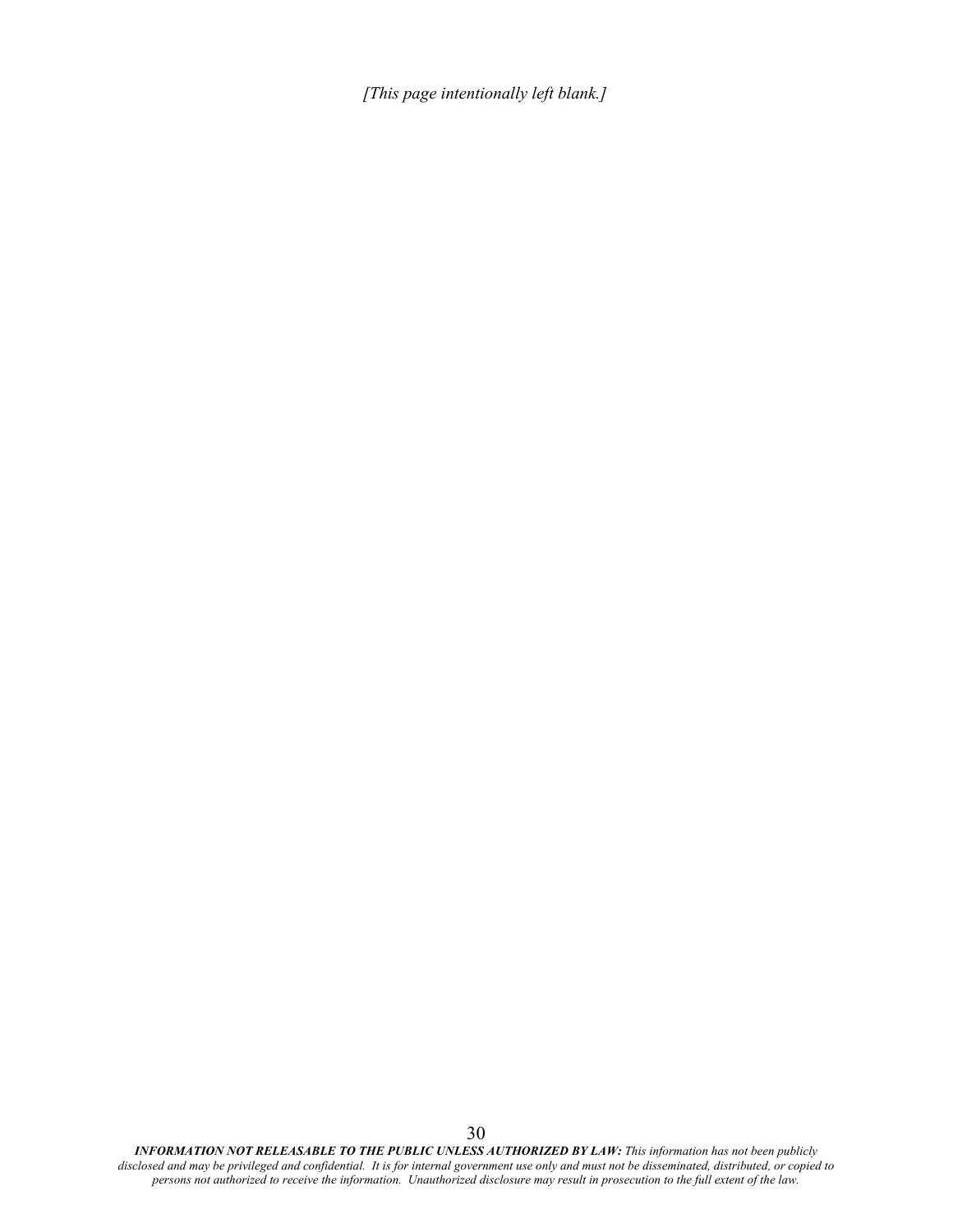## **REFERENCES**

<span id="page-34-0"></span>Agency for Healthcare Research and Quality: Guide to Prevention Quality Indicators. Rockville, MD. Agency for Healthcare Research and Quality, 2007.

Austin, J., Williams, W.R., Ross, L., et al.: Five-year follow-up findings from a randomized controlled trial of cardiac rehabilitation for heart failure. Eur J Cardiovasc Prev Rehabil 15(2):162-167, 2008.

Bindman, A.B., Grumbach, K., Osmond, D., et al.: Preventable hospitalizations and access to health care. JAMA 274(4):305-311, 1995.

Blumenthal, D., and Tavenner, M.: The "meaningful use" regulation for electronic health records. N. Engl. J. Med. 363(6):501-504, 2010.

Boockvar, K., Fishman, E., Kyriacou, C.K., et al.: Adverse events due to discontinuations in drug use and dose changes in patients transferred between acute and long-term care facilities. Arch. Intern. Med. 164(5):545-550, 2004.

Brown, R.S., Peikes, D., Peterson, G., et al.: Six features of Medicare coordinated care demonstration programs that cut hospital admissions of high-risk patients. Health Aff. (Millwood). 31(6):1156-1166, 2012.

CBO: Evidence on the costs and benefits of health information technology. [http://www.cbo.gov/sites/default/files/05-20-healthit.pdf.](http://www.cbo.gov/sites/default/files/05-20-healthit.pdf) Last updated on May, 2008. As obtained on December 17, 2014.

Chan, C., You, H., Huang, H., et al.: Using an integrated COC index and multilevel measurements to verify the care outcome of patients with multiple chronic conditions. BMC Health Serv. Res. 12:405, 2012.

Chaudhry, B., Wang, J., Wu, S., et al.: Systematic review: impact of health information technology on quality, efficiency, and costs of medical care. Ann. Intern. Med. 144(10):742-752, 2006.

Chen, J.Y., Tian, H., Taira Juarez, D., et al.: The effect of a PPO pay-for-performance program on patients with diabetes. Am. J. Manag. Care 16(1):e11-19, 2010.

CMS: Accountable Care Organizations (ACOs): General Information. [http://innovation.cms.gov/initiatives/aco/.](http://innovation.cms.gov/initiatives/aco/) As obtained on September 25, 2014.

CMS: 42 CFR Parts 412, 413, 422 et al. Medicare and Medicaid Programs; Electronic Health Record Incentive Program; Final Rule, 2010.

CMS: Chronic conditions among Medicare beneficiaries, Chartbook: 2012 Edition. [http://www.cms.gov/Research-Statistics-Data-and-Systems/Statistics-Trends-and-](http://www.cms.gov/Research-Statistics-Data-and-Systems/Statistics-Trends-and-Reports/Chronic-Conditions/Downloads/2012Chartbook.pdf)[Reports/Chronic-Conditions/Downloads/2012Chartbook.pdf.](http://www.cms.gov/Research-Statistics-Data-and-Systems/Statistics-Trends-and-Reports/Chronic-Conditions/Downloads/2012Chartbook.pdf) 2012a. As obtained on March 18, 2014.

31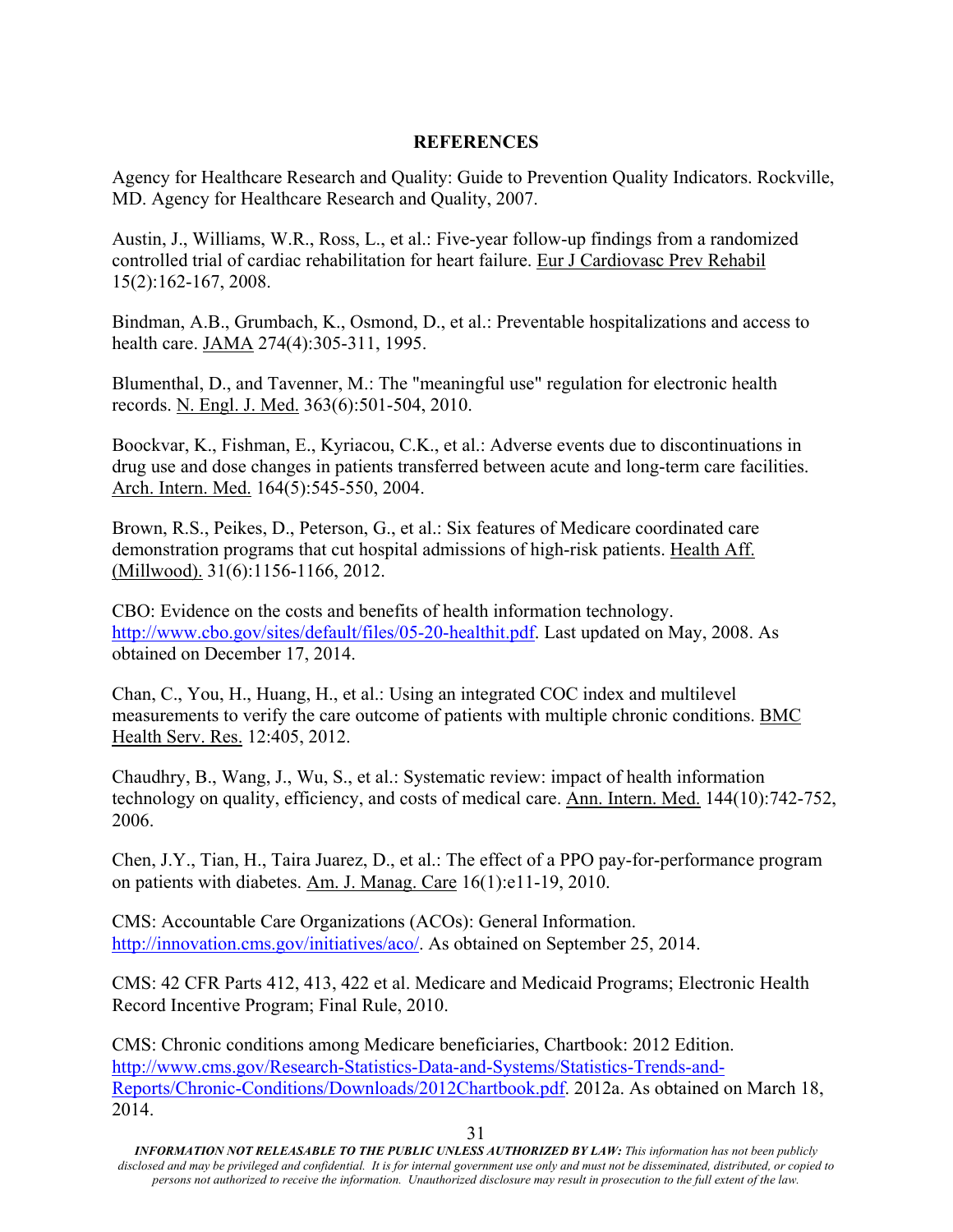CMS: Medicare Health Support. [https://www.cms.gov/Medicare/Medicare-General-](https://www.cms.gov/Medicare/Medicare-General-Information/CCIP/)[Information/CCIP/.](https://www.cms.gov/Medicare/Medicare-General-Information/CCIP/) 2012b. As obtained on March 27, 2014.

Coleman, E.A., Smith, J.D., Frank, J.C., et al.: Preparing patients and caregivers to participate in care delivered across settings: the Care Transitions Intervention. J. Am. Geriatr. Soc. 52(11):1817-1825, 2004.

Conley, R.R., Kelly, D.L., Love, R.C., et al.: Rehospitalization risk with second-generation and depot antipsychotics. Ann. Clin. Psychiatry 15(1):23-31, 2003.

Courtney, M., Edwards, H., Chang, A., et al.: Fewer emergency readmissions and better quality of life for older adults at risk of hospital readmission: a randomized controlled trial to determine the effectiveness of a 24-week exercise and telephone follow-up program. J. Am. Geriatr. Soc. 57(3):395-402, 2009.

Covinsky, K.E., Palmer, R.M., Fortinsky, R.H., et al.: Loss of independence in activities of daily living in older adults hospitalized with medical illnesses: increased vulnerability with age. J. Am. Geriatr. Soc. 51(4):451-458, 2003.

Dorr, D.A., Wilcox, A.B., Brunker, C.P., et al.: The effect of technology-supported, multidisease care management on the mortality and hospitalization of seniors. J. Am. Geriatr. Soc. 56(12):2195-2202, 2008.

Edep, M., Shah, N., Tateo, I., et al.: Differences between primary care physicians and cardiologists in management of congestive heart failure: relation to practice guidelines 12. J Am Coll Cardiol 30(2):518-526, 1997.

Garasen, H., Windspoll, R., and Johnsen, R.: Intermediate care at a community hospital as an alternative to prolonged general hospital care for elderly patients: a randomised controlled trial. BMC Public Health 7:68, 2007.

Hackner, D., Tu, G., Weingarten, S., et al.: Guidelines in pulmonary medicine: a 25-year profile. Chest 116(4):1046-1062, 1999.

Horwitz, L., Partovian, C., Lin, Z., et al.: Hospital-Wide (All-Condition) 30-Day Risk-Standardized Readmission Measure: DRAFT Measure Methodology Report. New Haven, CT. Yale New Haven Health Services Corporation/Center for Outcomes Research & Evaluation, 2011.

Inglis, S.C., Pearson, S., Treen, S., et al.: Extending the horizon in chronic heart failure: effects of multidisciplinary, home-based intervention relative to usual care. Circulation 114(23):2466- 2473, 2006.

Jack, B.W., Chetty, V.K., Anthony, D., et al.: A reengineered hospital discharge program to decrease rehospitalization: a randomized trial. Ann. Intern. Med. 150(3):178-187, 2009.

Jencks, S.F., Williams, M.V., and Coleman, E.A.: Rehospitalizations among patients in the Medicare fee-for-service program. N. Engl. J. Med. 360(14):1418-1428, 2009.

32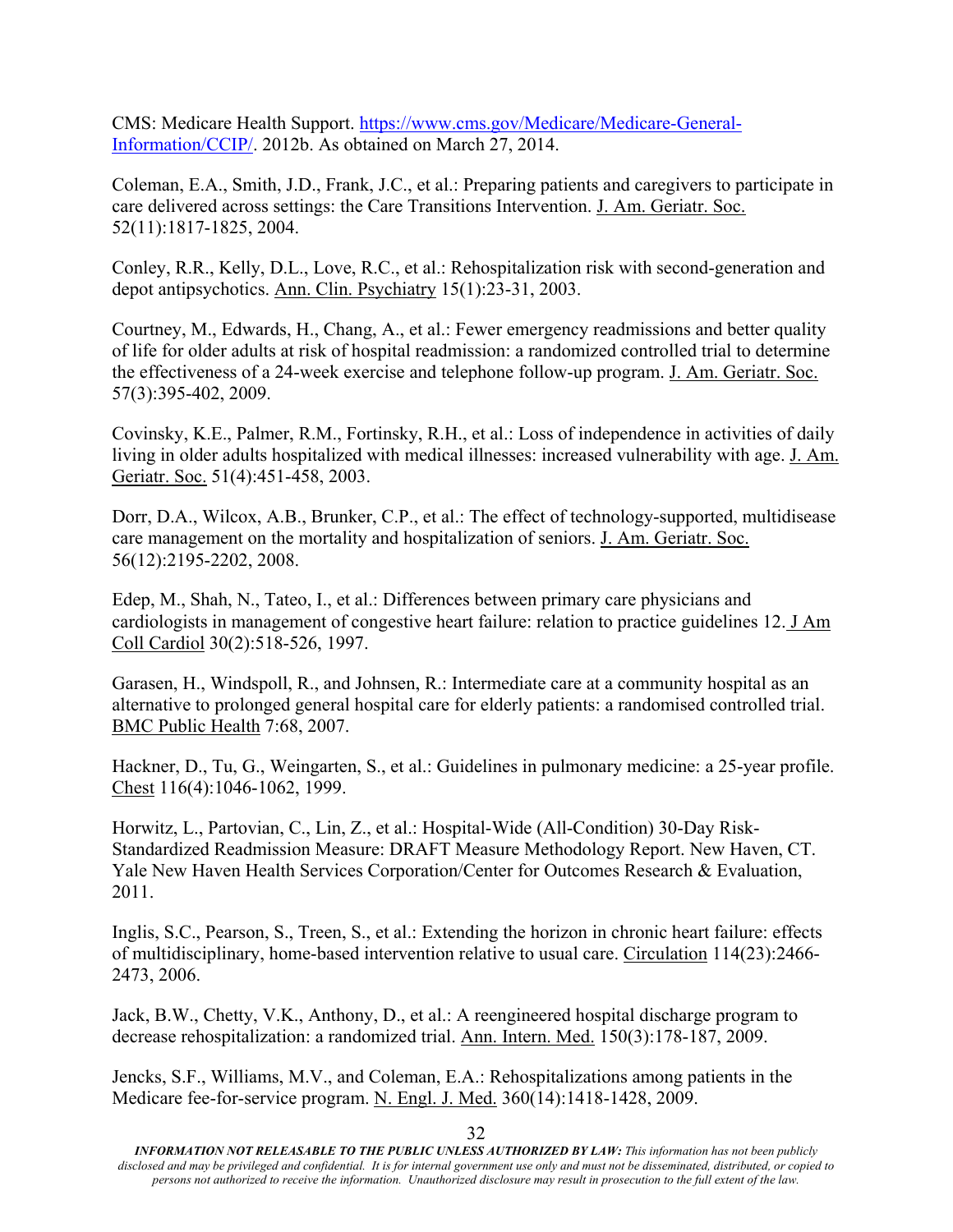Jovicic, A., Holroyd-Leduc, J.M., and Straus, S.E.: Effects of self-management intervention on health outcomes of patients with heart failure: a systematic review of randomized controlled trials. BMC Cardiovasc Disord 6:43, 2006.

Koehler, B.E., Richter, K.M., Youngblood, L., et al.: Reduction of 30-day postdischarge hospital readmission or emergency department (ED) visit rates in high-risk elderly medical patients through delivery of a targeted care bundle. J. Hosp. Med. 4(4):211-218, 2009.

Krumholz, H.M., Amatruda, J., Smith, G.L., et al.: Randomized trial of an education and support intervention to prevent readmission of patients with heart failure. J. Am. Coll. Cardiol. 39(1):83- 89, 2002.

Leong, A., Dasgupta, K., Bernatsky, S., et al.: Systematic review and meta-analysis of validation studies on a diabetes case definition from health administrative records. PLoS One 8(10):e75256, 2013.

Levine, S., Steinman, B.A., Attaway, K., et al.: Home care program for patients at high risk of hospitalization. Am. J. Manag. Care 18(8):e269-276, 2012.

Li, Y., Glance, L.G., Yin, J., et al.: Racial disparities in rehospitalization among Medicare patients in skilled nursing facilities. Am. J. Public Health 101(5):875-882, 2011.

Littleford, A., and Kralik, D.: Making a difference through integrated community care for older people. Journal of Nursing and Healthcare of Chronic Illnes 2(3):178-186, 2000.

McCarthy, D., Cohen, A., and Johnson, M.: Gaining ground: Care management programs to reduce hospital admissions and readmissions among chronically ill and vulnerable patients. New York, NY. The Commonwealth Fund, 2013.

Medicare Payment Advisory Commission (U.S.): Trends in Risk Adjusted Skilled Nursing Facility Rates of Community Discharge and Potentially Avoidable Rehospitalization 2000-2008. Washington, DC. Medicare Payment Advisory Commission,, June 2011.

Mistiaen, P., Francke, A.L., and Poot, E.: Interventions aimed at reducing problems in adult patients discharged from hospital to home: a systematic meta-review. BMC Health Serv. Res. 7:47, 2007.

Mor, V., Intrator, O., Feng, Z., et al.: The revolving door of rehospitalization from skilled nursing facilities. Health Aff. (Millwood). 29(1):57-64, 2010.

National Quality Forum (NQF): Multiple Chronic Conditions Measurement Framework. [http://www.qualityforum.org/WorkArea/linkit.aspx?LinkIdentifier=id&ItemID=71227.](http://www.qualityforum.org/WorkArea/linkit.aspx?LinkIdentifier=id&ItemID=71227) 2012. As obtained on December 16, 2014.

Naylor, M., Brooten, D., Jones, R., et al.: Comprehensive discharge planning for the hospitalized elderly. A randomized clinical trial. Ann. Intern. Med. 120(12):999-1006, 1994.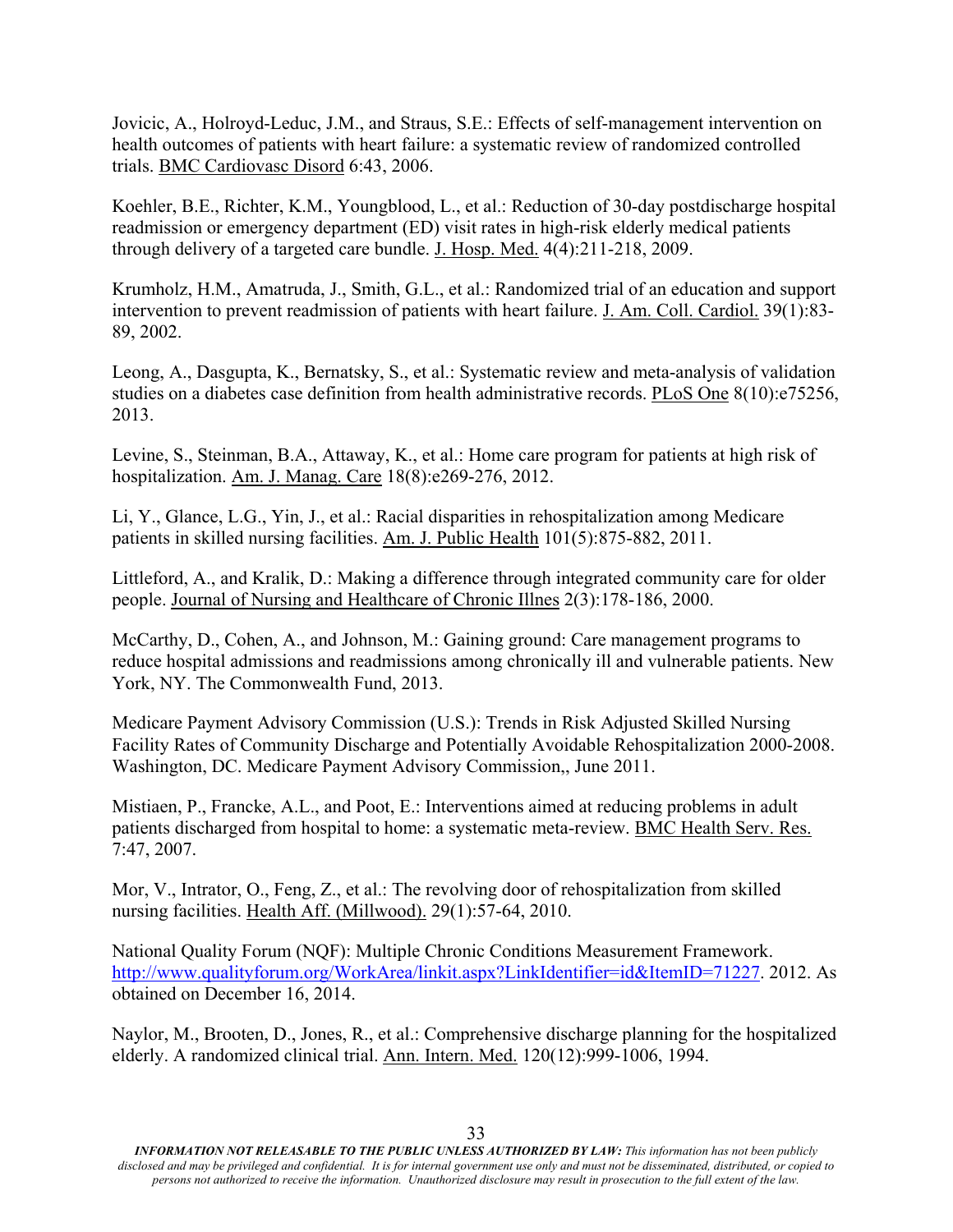Naylor, M.D., Brooten, D., Campbell, R., et al.: Comprehensive discharge planning and home follow-up of hospitalized elders: a randomized clinical trial. JAMA 281(7):613-620, 1999.

Ouslander, J.G., Diaz, S., Hain, D., et al.: Frequency and diagnoses associated with 7- and 30 day readmission of skilled nursing facility patients to a nonteaching community hospital. Journal of the American Medical Directors Association 12(3):195-203, 2011.

Phillips, C.O., Wright, S.M., Kern, D.E., et al.: Comprehensive discharge planning with postdischarge support for older patients with congestive heart failure: a meta-analysis. JAMA 291(11):1358-1367, 2004.

Reis, S.E., Holubkov, R., Edmundowicz, D., et al.: Treatment of patients admitted to the hospital with congestive heart failure: specialty-related disparities in practice patterns and outcomes. J. Am. Coll. Cardiol. 30(3):733-738, 1997.

Rosenthal, G.E., Harper, D.L., Shah, A., et al.: A regional evaluation of variation in low-severity hospital admissions. J. Gen. Intern. Med. 12(7):416-422, 1997.

Sadur, C.N., Moline, N., Costa, M., et al.: Diabetes management in a health maintenance organization. Efficacy of care management using cluster visits. Diabetes Care 22(12):2011-2017, 1999.

Sommers, L.S., Marton, K.I., Barbaccia, J.C., et al.: Physician, nurse, and social worker collaboration in primary care for chronically ill seniors. Arch. Intern. Med. 160(12):1825-1833, 2000.

Stauffer, B.D., Fullerton, C., Fleming, N., et al.: Effectiveness and cost of a transitional care program for heart failure: a prospective study with concurrent controls. Arch. Intern. Med. 171(14):1238-1243, 2011.

Taylor, R.S., Sagar, V.A., Davies, E.J., et al.: Exercise-based rehabilitation for heart failure. Cochrane Database Syst. Rev. 4:CD003331, 2014.

U.S. Department of Health and Human Services: Multiple chronic conditions—A strategic framework: Optimum health and quality of life for individuals with multiple chronic conditions. [http://www.hhs.gov/ash/initiatives/mcc/mcc\\_framework.pdf.](http://www.hhs.gov/ash/initiatives/mcc/mcc_framework.pdf) 2010. As obtained on March 20, 2014.

United States Congress: Patient Protection and Affordable Care Act, 42 U.S.C. United States Congress. Washington, DC, United States Government Printing Office. Public Law 111–148: 119-906, 2010.

van Walraven, C., Seth, R., Austin, P.C., et al.: Effect of discharge summary availability during post-discharge visits on hospital readmission. J. Gen. Intern. Med. 17(3):186-192, 2002.

Voss, R., Gardner, R., Baier, R., et al.: The care transitions intervention: translating from efficacy to effectiveness. Arch. Intern. Med. 171(14):1232-1237, 2011.